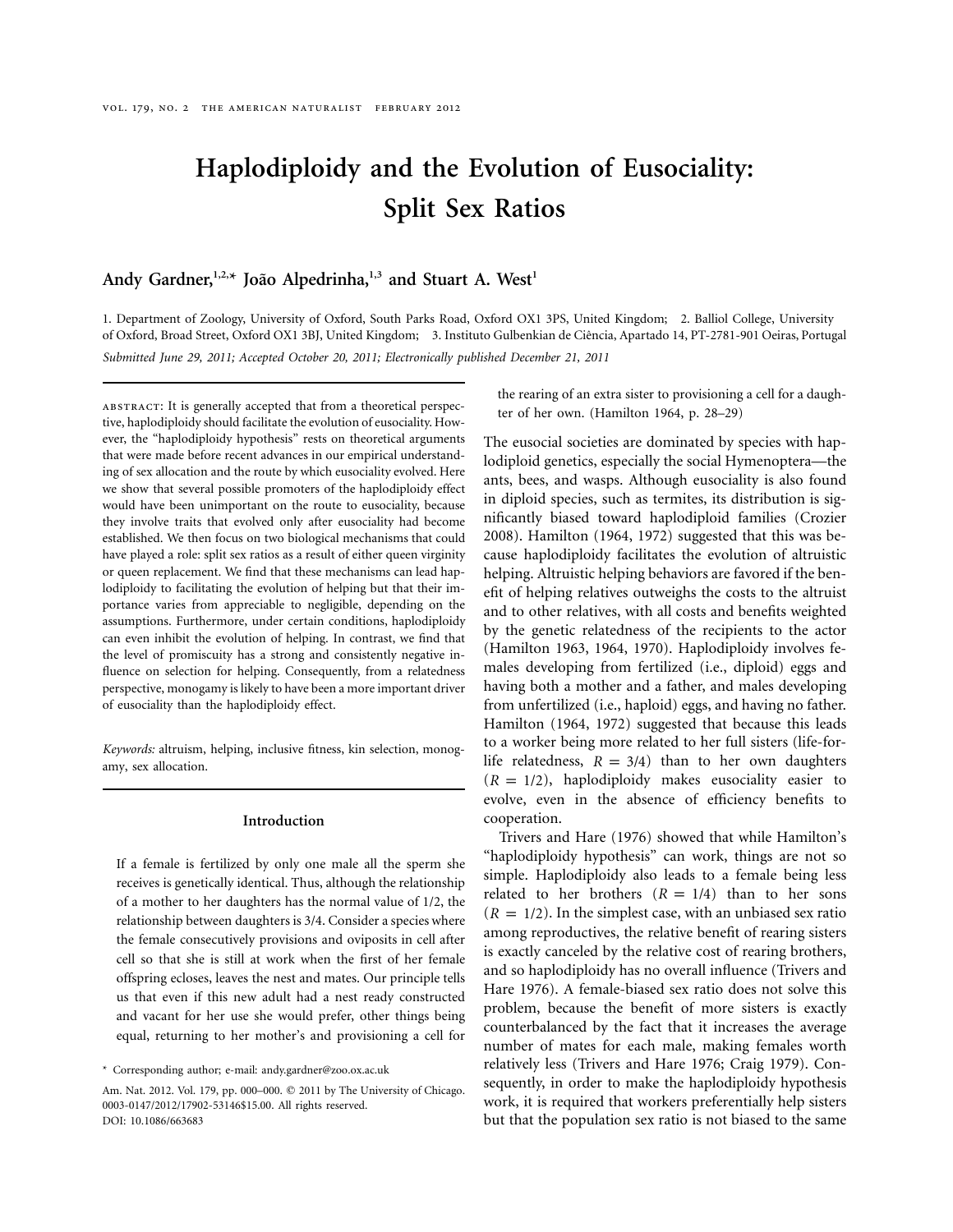## 000 *The American Naturalist*

| Table 1: Split sex ratios and the evolution of eusociality |  |
|------------------------------------------------------------|--|
|------------------------------------------------------------|--|

| Reason for split sex ratios                                                                                                         | Empirical evidence that this has<br>led to split sex ratios                                                                                            | Could such split sex ratios have occurred on<br>the route to eusociality?                                                                                     |
|-------------------------------------------------------------------------------------------------------------------------------------|--------------------------------------------------------------------------------------------------------------------------------------------------------|---------------------------------------------------------------------------------------------------------------------------------------------------------------|
| Partially overlapping generations (Seger<br>1983)                                                                                   | No (West 2009)                                                                                                                                         | Potentially                                                                                                                                                   |
| Worker control of sex allocation in some<br>broods and queen control in others (Triv-<br>ers and Hare 1976)                         | No, but would be transient<br>(West 2009)                                                                                                              | Potentially (to be analyzed in a companion<br>paper: J. Alpedrinha et al. unpublished<br>manuscript)                                                          |
| Variation across colonies in the relative cost<br>of producing males and females (Grafen<br>1986)                                   | No (West 2009)                                                                                                                                         | Potentially                                                                                                                                                   |
| Virginity (or any other factor which con-<br>strains some queens to produce only<br>males; Taylor 1981; Godfray and Grafen<br>1988) | Yes, this occurs in solitary and<br>social hymenopteran species,<br>although usually at low<br>(<6%) frequencies (Godfray<br>and Hardy 1992; West 2009 | Yes                                                                                                                                                           |
| Competition for mates between related males<br>(local mate competition, LMC; Frank<br>1987)                                         | No (West 2009)                                                                                                                                         | Potentially, although LMC is very rare in so-<br>cial Hymenoptera (West et al. 2005)                                                                          |
| Synergistic benefits of rearing siblings (Frank<br>and Crespi 1989)                                                                 | No (West 2009)                                                                                                                                         | Potentially                                                                                                                                                   |
| Variation in response to whether sibmated or<br>not (Greeff 1996; Reece et al. 2004)                                                | No (West 2009)                                                                                                                                         | No evidence for such sex ratio shifts in any<br>organism, and sibmating is rare in social<br>Hymenoptera                                                      |
| Competition between related females for re-<br>sources (local resource competition;<br>Brown and Keller 2000)                       | Yes, in ants (West 2009)                                                                                                                               | No, this occurs in multiple-queen colonies,<br>which only evolved after obligate eusocial-<br>ity was established (Boomsma 2007, 2009;<br>Hughes et al. 2008) |
| Queen control (Passera et al. 2001)                                                                                                 | Yes, in ants and bees (West<br>2009)                                                                                                                   | No, this occurs only in obligately eusocial<br>colonies                                                                                                       |
| Relatedness asymmetry due to variation in<br>queen mating frequency (Boomsma and<br>Grafen 1991)                                    | Yes, in ants (Chapuisat and Kel-<br>ler 1999; Meunier et al. 2008;<br>West 2009)                                                                       | No, multiple mating only evolved after obli-<br>gate eusociality was established (Boomsma<br>2007, 2009; Hughes et al. 2008)                                  |
| Relatedness asymmetry due to variation in<br>queen number (Boomsma and Grafen<br>1991; Boomsma 1993)                                | Yes, in ants and wasps (Cha-<br>puisat and Keller 1999; Meu-<br>nier et al. 2008; West 2009)                                                           | No, this occurs in multiple-queen colonies,<br>whereas eusociality has only arisen in mo-<br>nogynous species (Boomsma 2007, 2009;<br>Hughes et al. 2008).    |
| Relatedness asymmetry due to queen re-<br>placement (Boomsma 1991)                                                                  | Yes, in bees (Chapuisat and Kel-<br>ler 1999; Meunier et al. 2008;<br>West 2009)                                                                       | Yes                                                                                                                                                           |

Note: Although there are many mechanisms that lead to split sex ratios in hymenoptera, only two of these (virginity and queen replacement) are supported by empirical evidence (column 2) and are also likely to have occurred during the transition from solitary to eusocial living (column 3).

extent. Trivers and Hare (1976) suggested that this could happen if workers at some nests gained control of sex allocation and biased this toward sisters. Such sex ratio variation between broods, termed "split sex ratios," can allow helpers at the relatively female-biased broods to gain the relatedness benefit of rearing sisters, without this being exactly canceled by a reduced reproductive value of females, thanks to the relatively male-biased broods leading to a more even sex ratio at the population level (Seger 1983; Grafen 1986). The idea here is that this favors the initial evolution of helping at some broods and hence

facilitates the spread of genes that lead to more specialized helping en route to eusociality.

Since Trivers and Hare's (1976) landmark article, a large body of theoretical work has arisen showing that split sex ratios can be favored in response to a multitude of selective forces, with many of these scenarios being supported by the empirical data (table 1). Indeed, work on split sex ratios has even been hailed as one of the most successful and productive areas of evolutionary biology, with a rich interplay between theoretical, observational, and experimental studies (West 2009). Furthermore, subsequent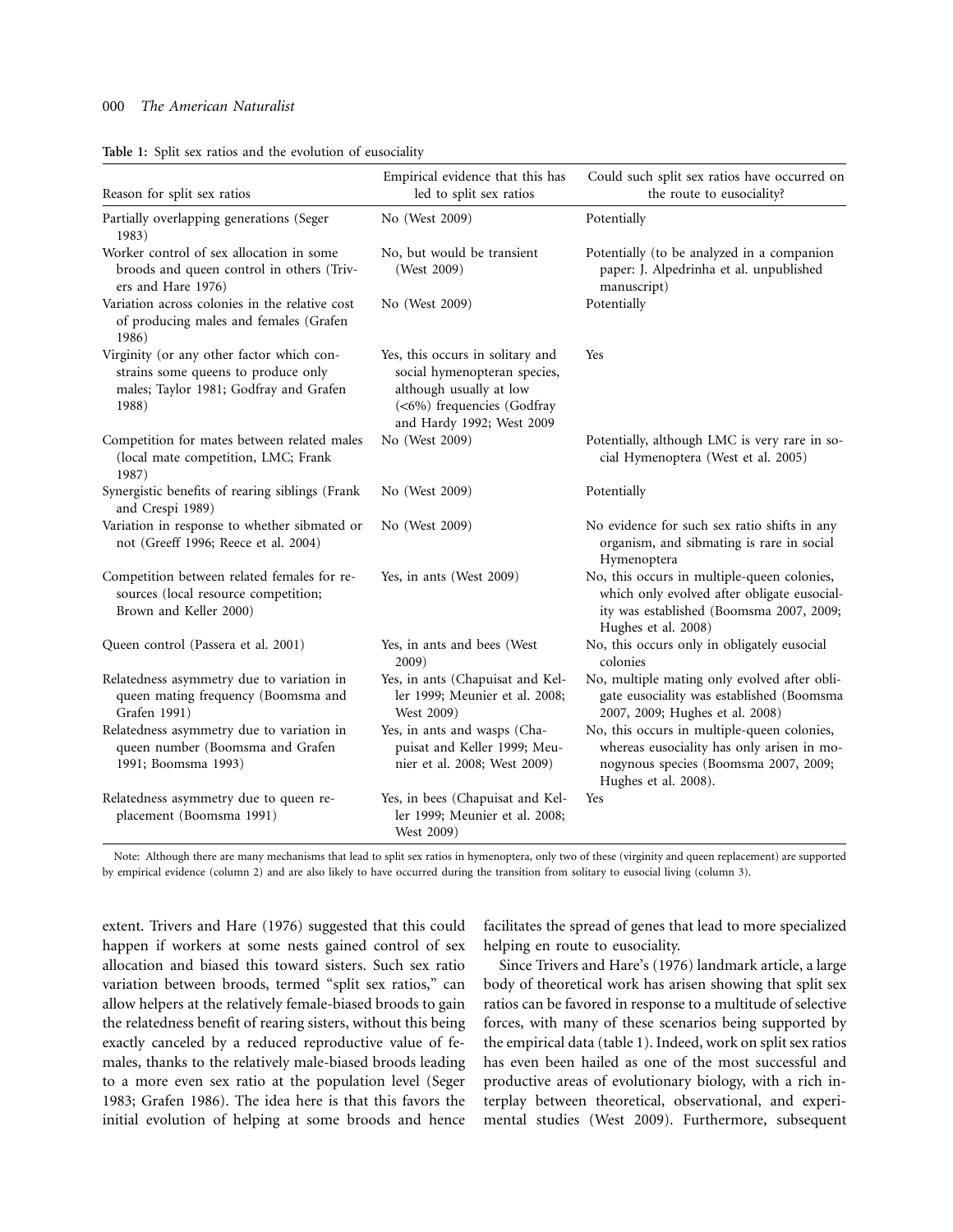work has suggested other ways that might allow haplodiploidy to facilitate the evolution of helping, via its impact on relatedness, for example, by selecting for the enforcement of cooperation with worker policing (Ratnieks 1988) or by increasing the benefit of helping siblings in structured populations (Lehmann et al. 2008; Johnstone et al. 2011). Overall, this body of work has led to the general assumption that from a theoretical perspective, the haplodiploidy effect does facilitate the evolution of eusociality (Seger 1991; Krebs and Davies 1993; Bourke and Franks 1995; Crozier and Pamilo 1996; Queller and Strassmann 1998; Alcock 2005).

Here, we reassess the haplodiploidy hypothesis on two grounds. First, empirical progress has clarified the relevant biological scenarios. Eusociality has evolved under specific conditions, with strict lifetime monogamy via the subsocial route, where offspring stay at home to help their parents, and with single queens (Boomsma 2007, 2009; Hughes et al. 2008; Duffy and Macdonald 2010; Bourke 2011). This means that several factors cannot have facilitated the evolution of eusociality, including: (a) the most empirically common causes of split sex ratios, which rely on variation in the number of queens and queen mating frequency and therefore evolved after eusociality was established (table 1); (b) worker policing in response to multiple mating (Ratnieks 1988); and (c) any mechanism that relies on helping siblings to rear offspring (the semisocial route; Lehmann et al 2008; Johnstone et al. 2011). Furthermore, several other suggested mechanisms for producing split sex ratios are unlikely to be important, such as in response to sib mating or partially overlapping generations, as a recent overview of the literature has shown that there is lack of empirical evidence that they occur (West 2009). Consequently, if the haplodipoidy effect has facilitated the evolution of eusociality, it has done so via split sex ratios, and the potentially important causes of split sex ratios are limited to queen virginity, queen replacement, and partial worker control (table 1).

Second, haplodiploidy can have different influences at different stages of the evolution of eusociality and for different types of helping trait. One issue is whether we are considering facultative helping at a fraction of broods or obligate helping in all broods. Previous split sex ratio arguments have been relatively heuristic, showing how selection for facultative helping can be increased at relatively female-biased broods. However, at relatively male-biased broods, potential helpers will be less related to the young that they could help to raise, which disfavors helping. While this will not matter for facultative helping traits, which are only expressed at female-biased broods, it will have to taken into account when considering obligate helping traits, such as those committing the individual to permanent sterility relatively early in her life and before she is able to assess the sex ratio of the brood that she would help to rear. Another issue is whether we are examining the initial evolution (origin) of helping, or the subsequent elaboration (maintenance) of helping (Charnov 1978). In the former, a potential worker must decide whether to stay at her mother's nest and rear siblings or disperse away to found her own nest, whereas in the latter, a potential worker must decide how much to invest in rearing the queen's offspring versus selfishly pursuing her own reproduction within the same nest.

Our aim in this article is to determine, from a theoretical perspective, the extent to which the haplodiploidy effect can facilitate the evolution of eusociality. In order to provide an illustrative overview, we first consider a population divided into colonies that may vary in their sex allocation but not in any other respect. We then construct models for two specific scenarios that the empirical data suggest could have played a role on the route to eusociality: queen virginity and queen replacement (table 1). Our aim with these models is not just to show whether haplodiploidy and split sex ratios can facilitate the evolution of eusociality but also to parameterize the models with empirical data and hence quantify their possible importance. Although it seems reasonable that both mechanisms could facilitate the evolution of helping, we do not know whether the effect is large or negligible. Quantification requires specific models because factors such as queen replacement that lead to split sex ratios can cause variation in the relatedness structure within colonies, which may also mediate selection for helping. For each of the situations that we consider, we examine (when relevant) how the impact of haplodiploidy varies along the route to eusociality (i.e., initial evolution versus later elaboration of helping), and for different types of trait (facultative vs. obligate helping). We consider a third possible cause of split sex ratios, Trivers and Hare's (1976) idea of partial worker control of sex allocation, alongside the role of male production by workers, in a separate article (J. Alpedrinha et al., unpublished manuscript), because it leads to only transient split sex ratios and hence is not amenable to the equilibrium analysis approach that we take in this study.

#### **Split Sex Ratios and the Evolution of Helping**

We examine how haplodiploidy influences selection for helping when the sex ratio (proportion of reproductives that are male) may vary between broods (Grafen 1986). We perform an inclusive fitness analysis (Hamilton 1963, 1964, 1970, 1972), weighing the *b* extra siblings that the female could rear if she were more helpful against the *c* extra offspring that she could rear if she were less helpful, with the valuation of each relative being given by the prod-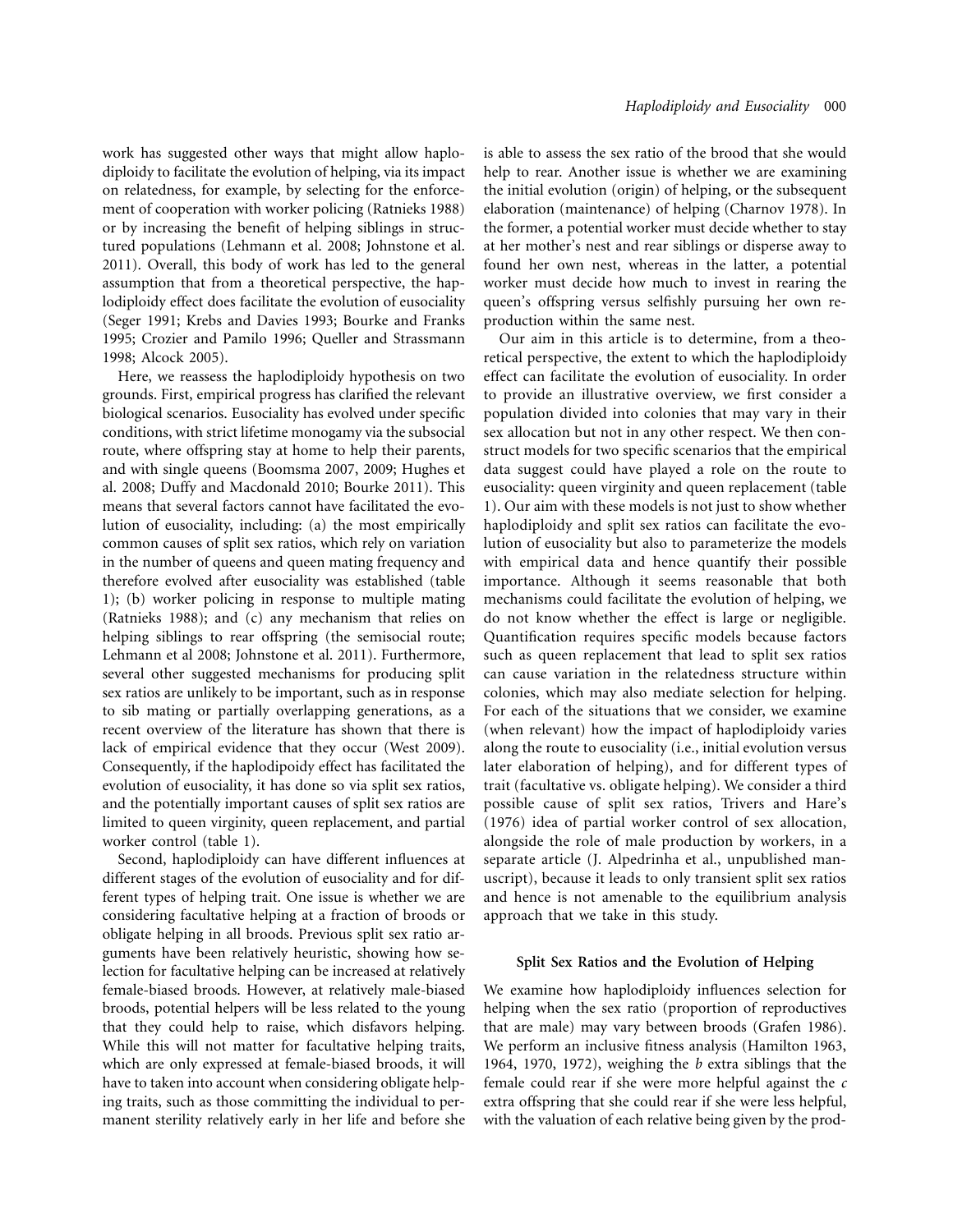| Definition                                                                  |
|-----------------------------------------------------------------------------|
| Potential for helping                                                       |
| Potential for obligate helping                                              |
| Potential for facultative helping                                           |
| Reproductive value of a juvenile female                                     |
| Reproductive value of a juvenile male                                       |
| Consanguinity of a female to her daughter                                   |
| Consanguinity of a female to her son                                        |
| Consanguinity of a female to a queen-derived juvenile female                |
| Consanguinity of a female to a queen-derived juvenile male                  |
| Degree of monogamy (probability that maternal sisters are paternal sisters) |
| Relative productivity of workerless colonies (virginity model)              |
| Frequency of unmated queens (virginity model)                               |
| Frequency of queenright colonies (queen replacement model)                  |
| Colony sex ratio                                                            |
| Population sex ratio                                                        |
| Sex ratio of mated-queen colonies (virginity model)                         |
| Sex ratio of unmated-queen colonies (virginity model)                       |
| Sex ratio of queenright colonies (queen replacement model)                  |
| Sex ratio of queenless colonies (queen replacement model)                   |
|                                                                             |

**Table 2:** A summary of model notation used in the main text

uct of its reproductive value  $\nu$  and its consanguinity  $\nu$  to the focal female (app. A; Hamilton 1964, 1970; Taylor and Frank 1996; Frank 1998; Rousset 2004; Grafen 2006*a*, 2006*b*). We compute the threshold ratio *c*/*b*, below which helping is favored and above which helping is disfavored, and denote this  $\alpha$ . This is the "efficiency ratio" of Charnov (1978) and Grafen (1986), and the "potential for altruism" of Gardner (2010). A higher value of  $\alpha$  corresponds to a scenario where helping is more readily favored. In particular,  $\alpha > 1$  indicates that helping is more readily favored under the given scenario than it is under the assumption of diploidy with full monogamy (Grafen 1986). Model notation is summarized in table 2.

## *Origin of Helping*

We assume an otherwise solitary species, and examine the inclusive fitness consequences for a female (the "worker") who chooses to stay with her mother (the "queen") and rear siblings rather than dispersing and rearing her own brood in her own nest. We allow the sex ratio *z* of the queen's offspring to depart from the population average *¯z*. The expected sex ratio of the worker's own offspring, should she disperse and raise her own brood, is simply the population average  $\bar{z}$ . Thus, the inclusive fitness valuation that the worker places on queen-derived offspring is  $z v_m p_m + (1 - z) v_f p_p$  and the inclusive fitness valuation that she places on her own offspring is  $\bar{z}v_m p_s + (1 \bar{z}$ ) $v_f$  $p_d$ , where  $p_m$  and  $p_f$  are the consanguinities of the worker to the queen's sons and queen's daughters, respectively;  $p_s$  and  $p_d$  are the consanguinities of the worker

to her own sons and daughters, respectively; and  $v_f$  and  $v_m$  are the reproductive values of a female and a male, respectively. If the worker is trading *b* of the queen's offspring against *c* of her own offspring, then she increases her inclusive fitness by helping to rear the queen's offspring if  $b[zv_m p_m + (1 - z)v_i p_i] > c[\bar{z}v_m p_s + (1 - \bar{z})v_i p_d]$ . Rearranging this condition into the form  $c/b < \alpha$  obtains the potential for helping  $\alpha$ , and this is given by dividing the valuation of the queen's offspring by the valuation of the worker's own offspring.

If the focal female knows the sex ratio of her mother's brood and adjusts her helping accordingly, we obtain a potential for facultative helping of  $\alpha_{\text{FAC}} = [z v_m p_m +$  $(1 - z)v_f p_f$ / $[\bar{z}v_m p_s + (1 - \bar{z})v_f p_d]$ . Substituting in the appropriate reproductive values and consanguinity coefficients (app. B), this is

$$
\alpha_{\text{FAC}} = \frac{1}{4} \left[ \frac{1-z}{1-\bar{z}} (1+2\phi) + \frac{z}{\bar{z}} \right],\tag{1}
$$

where  $\phi$  is probability that two given maternal sisters are also paternal sisters. In figures 1–3, we assume  $\phi = 1$ because eusociality has evolved only in monogamous species. The corresponding result for diploidy is  $\alpha = (1 +$  $\phi$ /2 (app. B), so haplodiploidy promotes facultative helping when the right-hand side (RHS) of equation (1) exceeds  $(1 + \phi)/2$ , and haplodiploidy inhibits facultative helping when the RHS of equation (1) is less than  $(1 +$  $\phi$ /2. If  $\bar{z} > 1/[2(1 + \phi)]$  (i.e.,  $\bar{z} > 1/4$ , under full monogamy), then haplodiploidy promotes the origin of facultative helping in relatively female-biased broods  $(z \le \bar{z})$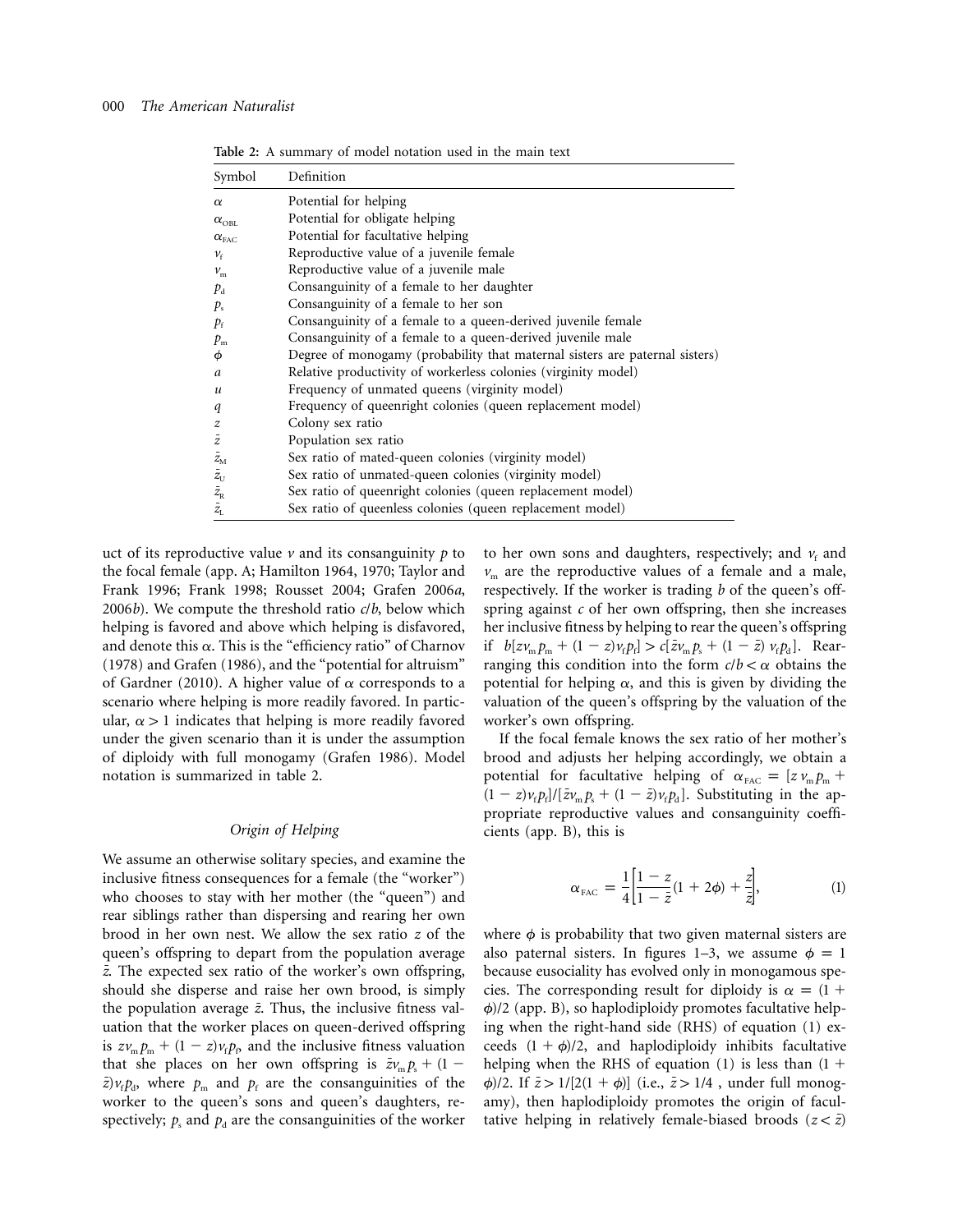

**Figure 1:** Potential for helping in a generic model of split sex ratios, assuming full monogamy ( $\phi = 1$ ). A, In the context of the origin of helping, haplodiploidy does not promote obligate helping ( $\alpha_{\text{OBL}} = 1$ , dashed black line), but it promotes facultative helping in colonies that have relatively female-biased sex ratios ( $z < \bar{z}$  when  $\bar{z} > 1/4$ ) and inhibits facultative helping in colonies that have relatively male-biased sex ratios ( $z > \bar{z}$  when  $\bar{z} > 1/4$ ). The solid black line indicates facultative helping when the population sex ratio is  $\bar{z} = 0.5$ , and the solid gray lines indicate facultative helping for other population sex ratios, with all lines intersecting  $\alpha = 1$  at  $z = \overline{z}$ . B, In the context of the elaboration of helping, haplodiploidy does not promote obligate helping  $(\alpha_{\text{OBL}} = 1)$ , dashed black line), but it promotes facultative helping in colonies that have relatively female-biased sex ratios  $(z \lt z)$  and inhibits facultative helping in colonies that have relatively male-biased sex ratios ( $z > \bar{z}$ ). The solid black line indicates facultative helping when the population sex ratio is  $\bar{z} = 0.5$ , and the solid gray lines indicate facultative helping for other population sex ratios, with all lines intersecting  $\alpha = 1$  at  $z = \overline{z}$ .

and inhibits the origin of facultative helping in relatively male-biased broods  $(z > \bar{z})$ . If  $\bar{z} < 1/[2(1 + \phi)]$  (i.e.,  $\bar{z} <$ 1/4, under full monogamy), then the opposite is true (fig. 1*A*) because in such strongly female-biased populations, brothers are more valuable than sisters (Trivers and Hare 1976). In the absence of split sex ratios ( $z = \overline{z}$  for every

brood), haplodiploidy neither promotes nor inhibits the origin of facultative helping, irrespective of the population sex ratio, because the increased relatedness to siblings is exactly balanced by the decreased reproductive value of daughters (Craig 1979).

If the focal female does not know the sex ratio of her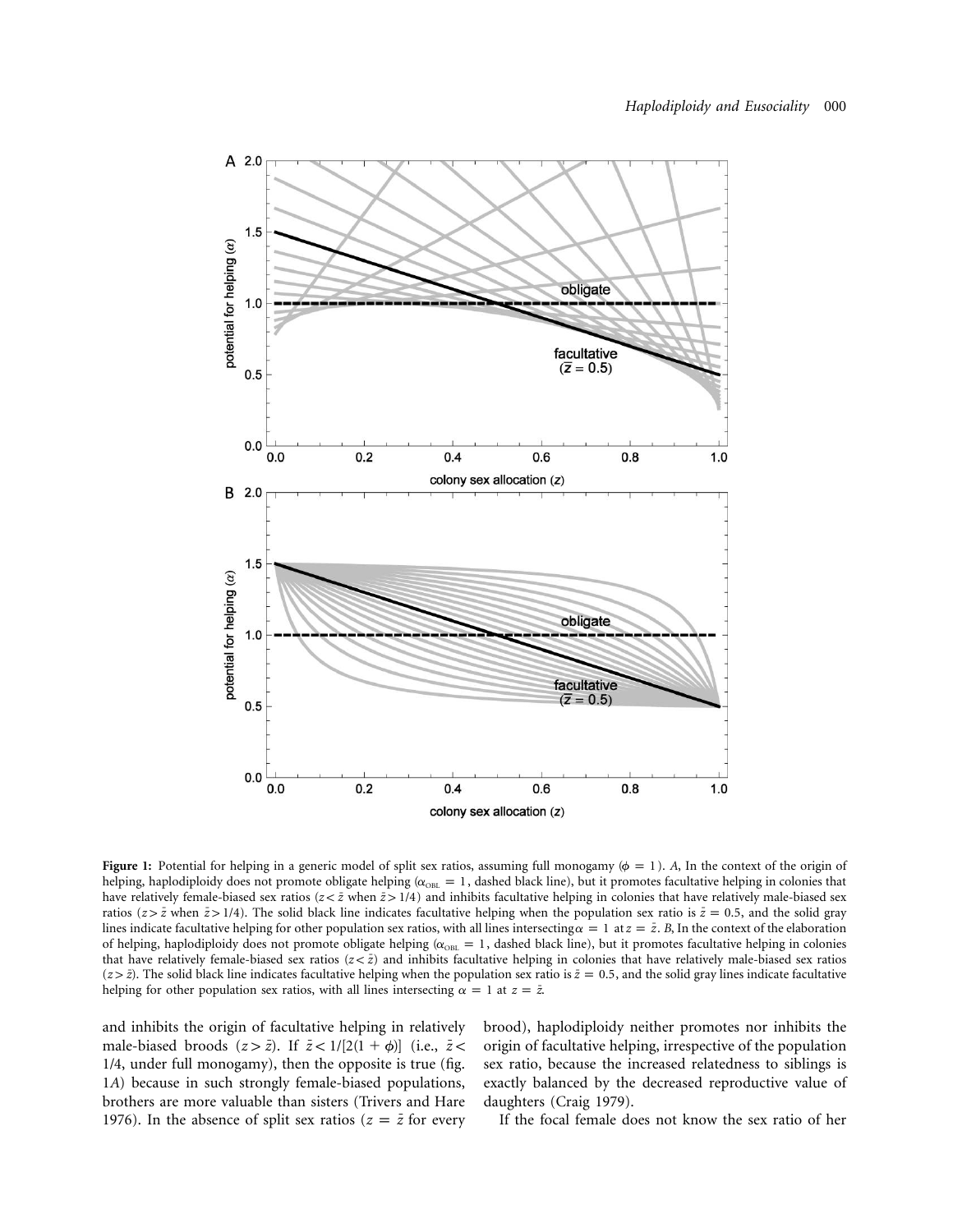

**Figure 2:** Potential for helping in a model of split sex ratios owing to virginity, assuming full monogamy ( $\phi = 1$ ). A, In the context of the origin of helping, haplodiploidy always promotes helping. As the rate of unmatedness is generally <6%, this suggests the potential for helping is  $\alpha$  < 1.03. B, In the context of the elaboration of helping, haplodiploidy always promotes helping. Again, as the rate of unmatedness is generally <6%, the potential for helping is  $\alpha$  < 1.07. Furthermore, it is predicted to be lower if workerless colonies suffer reduced productivity ( $a < 1$ ; with  $\alpha \rightarrow 1$  as  $a \rightarrow 0$ ), as will be the case when helping is selected for.

mother's brood, the decision as to whether or not she should help must be made by taking an average over this uncertainty, and this is equivalent to evaluating the righthand side of equation (1) at  $z = \bar{z}$ . This obtains  $\alpha_{\text{OBL}} = (1 + \phi)/2$ , which is identical to the condition for obligate helping under diploidy, so haplodiploidy neither promotes nor inhibits the origin of obligate helping (fig. 1*A*).

#### *Elaboration of Helping*

We next consider the evolutionary elaboration of helping in a social haplodiploid species, by examining the inclusive fitness consequences for a newly eclosed female (the "worker") who chooses to help her mother (the "queen") to rear siblings rather than selfishly rearing her own offspring within the same colony. We imagine that the sex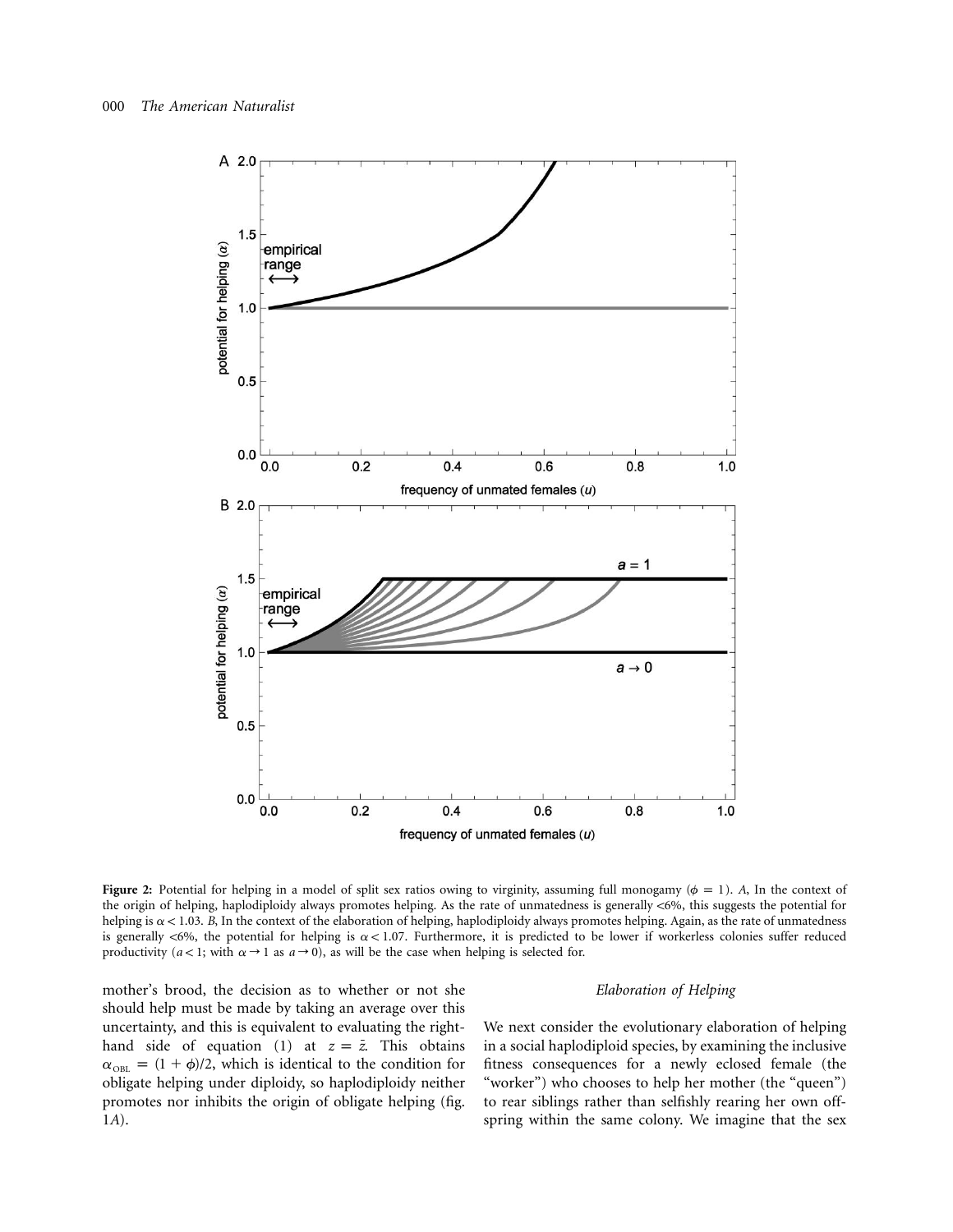

**Figure 3:** Potential for helping in a model of split sex ratios owing to queen replacement, assuming full monogamy ( $\phi = 1$ ). In the context of the elaboration of helping, haplodiploidy can promote or inhibit obligate helping (dashed black line). Over the empirically estimated range of queen survival  $(0.6 < q < 0.8)$ , haplodiploidy has a promoting effect, with maximum potential for obligate helping at  $\alpha_{\text{OBL}} \approx 1.07$ when  $q \approx 0.69$ . Moreover, haplodiploidy always promotes facultative helping in relatively female-biased (i.e., queenright) colonies (solid black line). The maximum potential for facultative helping is at  $\alpha_{FAC} \approx 1.50$ , for a range of empirically valid rates of queen survival.

ratio of the colony is controlled by its cohort of workers, and we allow the sex ratio *z* among the queen's offspring to depart from the population average  $\bar{z}$ . We assume that the expected sex ratio of the worker's own offspring, should she choose to reproduce, is also *z* (this assumption is relaxed by J. Alpedrinha et al., unpublished manuscript). Thus, the inclusive fitness valuation that the worker places on queen-derived offspring is  $z v_{\rm m} p_{\rm m} + (1 - z) v_{\rm f} p_{\rm f}$  and the inclusive fitness valuation that she places on her own offspring is  $zv_m p_s + (1 - z)v_f p_d$ . We assume that worker reproduction is sufficiently rare to be considered negligible for the purpose of calculating reproductive values (this assumption is relaxed by J. Alpedrinha et al., unpublished manuscript).

If the focal female knows the sex ratio of her mother's brood, and adjusts her helping accordingly, we obtain a potential for facultative helping of  $\alpha_{\text{FAC}} = [z v_{\text{m}} p_{\text{m}} +$  $(1 - z)v_{\text{f}}p_{\text{f}}/(zv_{\text{m}}p_{\text{s}} + (1 - z)v_{\text{f}}p_{\text{d}})$ . Substituting in the appropriate reproductive values and consanguinity coefficients (app. B), this is

$$
\alpha_{\text{FAC}} = \frac{1}{2} + \phi \frac{\bar{z}(1-z)}{z(1-\bar{z}) + \bar{z}(1-z)}.
$$
 (2)

Again, haplodiploidy promotes facultative helping when the RHS of equation (2) exceeds  $(1 + \phi)/2$  and haplodiploidy inhibits facultative helping when the RHS of equation

(2) is less than  $(1 + \phi)/2$ . That is, haplodiploidy promotes the elaboration of facultative helping in relatively femalebiased broods  $(z \leq \overline{z})$  and inhibits the elaboration of facultative helping in relatively male-biased broods  $(z > \bar{z})$ , irrespective of the actual population sex ratio (fig. 1*B*). In the absence of split sex ratios ( $z = \overline{z}$  for every brood), haplodiploidy neither promotes nor inhibits the elaboration of facultative helping, irrespective of the population sex ratio (Craig 1979).

If the focal female does not know the sex ratio of her mother's brood, the decision as to whether she should help must be made by taking an average over this uncertainty, and this is equivalent to evaluating the RHS of equation (2) at  $z = \bar{z}$ . This obtains  $\alpha_{\text{OBL}} = (1 + \phi)/2$ , which is identical to the condition for obligate helping under diploidy, so haplodiploidy neither promotes nor inhibits the maintenance of obligate helping (fig. 1*B*).

## **Split Sex Ratios Owing to Virginity**

Virginity can lead to split sex ratios because unmated females cannot produce daughters but can produce sons (Taylor 1981; Godfray and Grafen 1988). Hence, colonies founded by unmated queens cannot produce workers or female reproductives and so specialize in male reproduc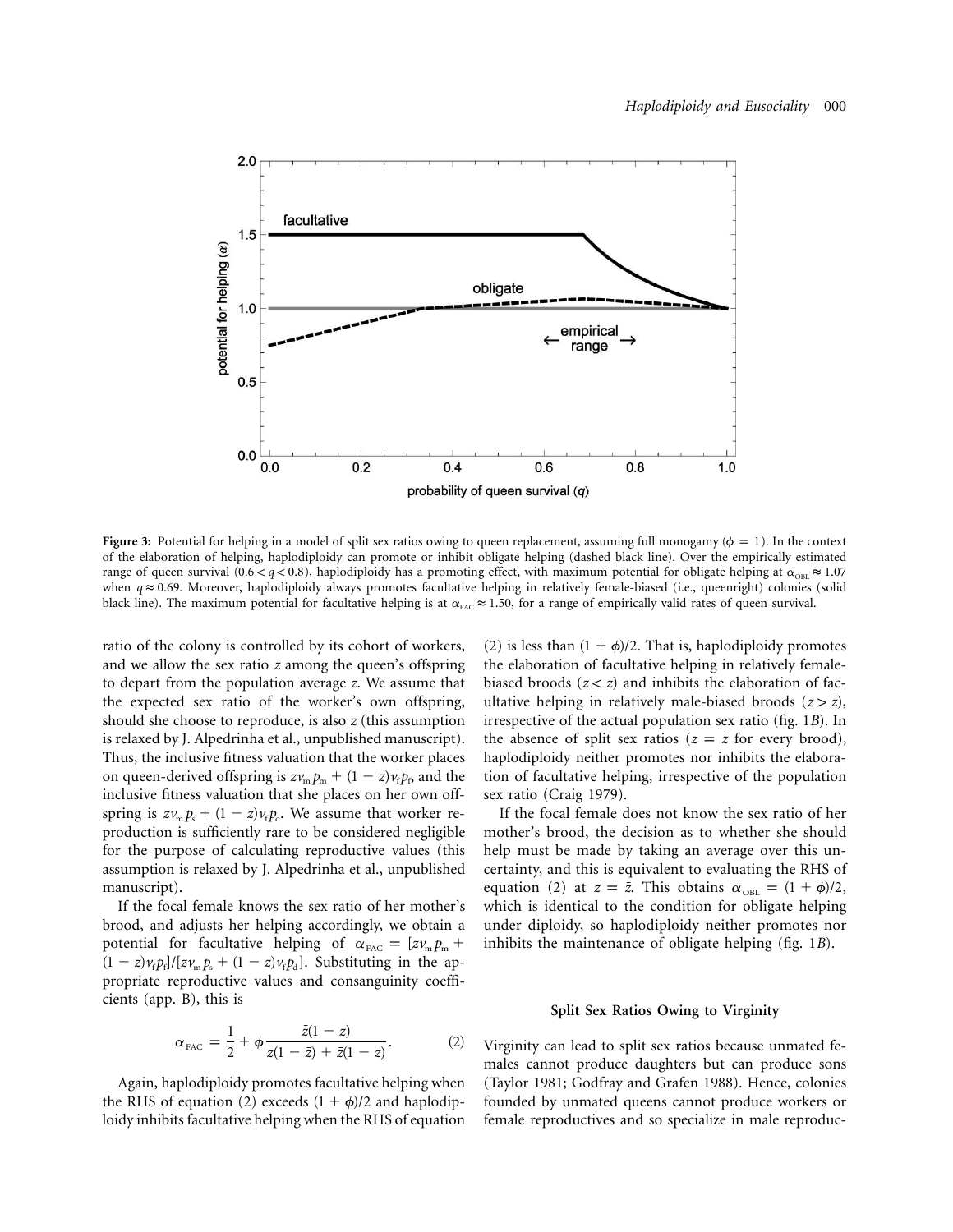tion, whereas colonies founded by mated queens can produce workers and reproductives of either sex.

#### *Origin of Helping*

We consider the evolutionary origin of helping in an otherwise solitary haplodiploid species, by examining the inclusive fitness consequences for a newly eclosed female (the "worker") who chooses to stay with her mother (the "queen") and rear siblings rather than dispersing and rearing her own brood. We assume that a fraction  $1 - u$  of queens are mated and are able to exhibit any sex allocation strategy  $0 \le z_M \le 1$ , whereas a fraction u of queens are unmated (or by some other constraint are able to produce only sons; Godfray 1990) and are constrained to exhibit a sex allocation strategy of  $z<sub>U</sub> = 1$ . We assume that a mated queen controls her own sex allocation, and we find that her convergence stable strategy (Taylor 1996) is

$$
\bar{z}_{\scriptscriptstyle M} = \begin{cases}\n\frac{1 - 2u}{2(1 - u)} & \text{if } u \le \frac{1}{2} \\
0 & \text{if } u \ge \frac{1}{2}\n\end{cases} \tag{3}
$$

(see app. C for derivation). The population sex ratio is given by  $\bar{z} = u + (1 - u)\bar{z}_{M}$ , or

$$
\bar{z} = \begin{cases} \frac{1}{2} & \text{if } u \le \frac{1}{2} \\ u & \text{if } u \ge \frac{1}{2} \end{cases}
$$
 (4)

Only mated queens can produce daughters, so the focal worker must be at the nest of a mated queen, and hence, there is no sense in discriminating facultative versus obligate helping. The expected sex ratio of the worker's own offspring, should she disperse and raise her own brood, is simply the population average  $\bar{z}$ , as she could be either a mated or an unmated queen. Thus, the inclusive fitness valuation that the worker places on queen-derived offspring is  $\bar{z}_M v_m p_m + (1 - \bar{z}_M) v_f p_\rho$  and the inclusive fitness valuation that she places on her own offspring is  $\bar{z} \nu_m p_s + (1 - \bar{z}) \nu_f p_d$ . The potential for helping is  $\alpha =$  $[\bar{z}_{M}v_{m}p_{m} + (1 - \bar{z}_{M})v_{f}p_{f}]/(\bar{z}v_{m}p_{s} + (1 - \bar{z})v_{f}p_{d}]$  and, substituting in the appropriate reproductive values, consanguinity coefficients, and sex ratios, this obtains

$$
\alpha = \begin{cases} \frac{1 - u + \phi}{2(1 - u)} & \text{if } u \le \frac{1}{2} \\ \frac{1 + 2\phi}{4(1 - u)} & \text{if } u \ge \frac{1}{2} \end{cases}
$$
(5)

Again, haplodiploidy promotes helping, relative to diploidy, when  $\alpha$  > (1 +  $\phi$ )/2, which is true for all  $u$  > 0 (fig. 2*A*). Hence, haplodiploidy always promotes the origin of helping under split sex ratios caused by queen virginity. Empirical estimates of the frequency of unmatedness suggest that is it usually low in outbreeding species, in the range  $0.00 < u < 0.06$  (with a mode of 0.00; Godfray and Hardy 1992). Assuming full monogamy ( $\phi = 1$ ), this would lead to the potential for helping in the range  $1.00 < \alpha < 1.03$  (with a mode of ∼1.00), which even in the best case scenario is only marginally greater than the corresponding value for diploidy ( $\alpha = 1$ ; fig. 2A). That is, it is only for species in which the cost/benefit ratio lies within the narrow range  $1.00 < c/b < 1.03$  that the haplodiploidy effect can matter. Below this range, helping is disfavored in both diploids and haplodiploids, and above this range, helping is favored in both diploids and haplodiploids. Higher levels of virginity are observed in species with local mate competition, where males do not disperse, but this does not occur on the route to eusociality (West et al. 1997).

#### *Elaboration of Helping*

We next consider the evolutionary elaboration of helping in a situation where helping is already common, by examining the inclusive fitness consequences for a newly eclosed female (the "worker") who chooses to help her mother (the "queen") to rear siblings rather than selfishly rearing her own offspring within the same colony. We consider that colonies founded by unmated queens have a fraction  $0 < a < 1$  of the productivity (i.e., number of reproductive offspring) enjoyed by colonies founded by mated queens, owing to the absence of workers in the former. Also, we now assume that the workers control sex allocation in the mated-queen colonies, and we find that their convergence stable sex allocation strategy is

$$
\bar{z}_{\scriptscriptstyle M} = \begin{cases}\n\frac{1 - [1 + (1 + 2\phi)a]u}{2(1 + \phi)(1 - u)} & \text{if } u \le \frac{1}{1 + (1 + 2\phi)a} \\
0 & \text{if } u \ge \frac{1}{1 + (1 + 2\phi)a}\n\end{cases}
$$
\n(6)

(see app. C for derivation). The population sex ratio is given by  $\bar{z} = [ua + (1 - u)z_M]/[1 - (1 - a)u]$ , or

$$
\bar{z} = \begin{cases}\n\frac{1}{2(1+\phi)} & \text{if } u \le \frac{1}{1 + (1+2\phi)a} \\
\frac{ua}{1 - (1-a)u} & \text{if } u \ge \frac{1}{1 + (1+2\phi)a}\n\end{cases}
$$
\n(7)

The inclusive fitness valuation that the worker places on queen-derived offspring is  $\bar{z}_M v_m p_m + (1 - \bar{z}_M) v_f p_p$  and the inclusive fitness valuation that she places on her own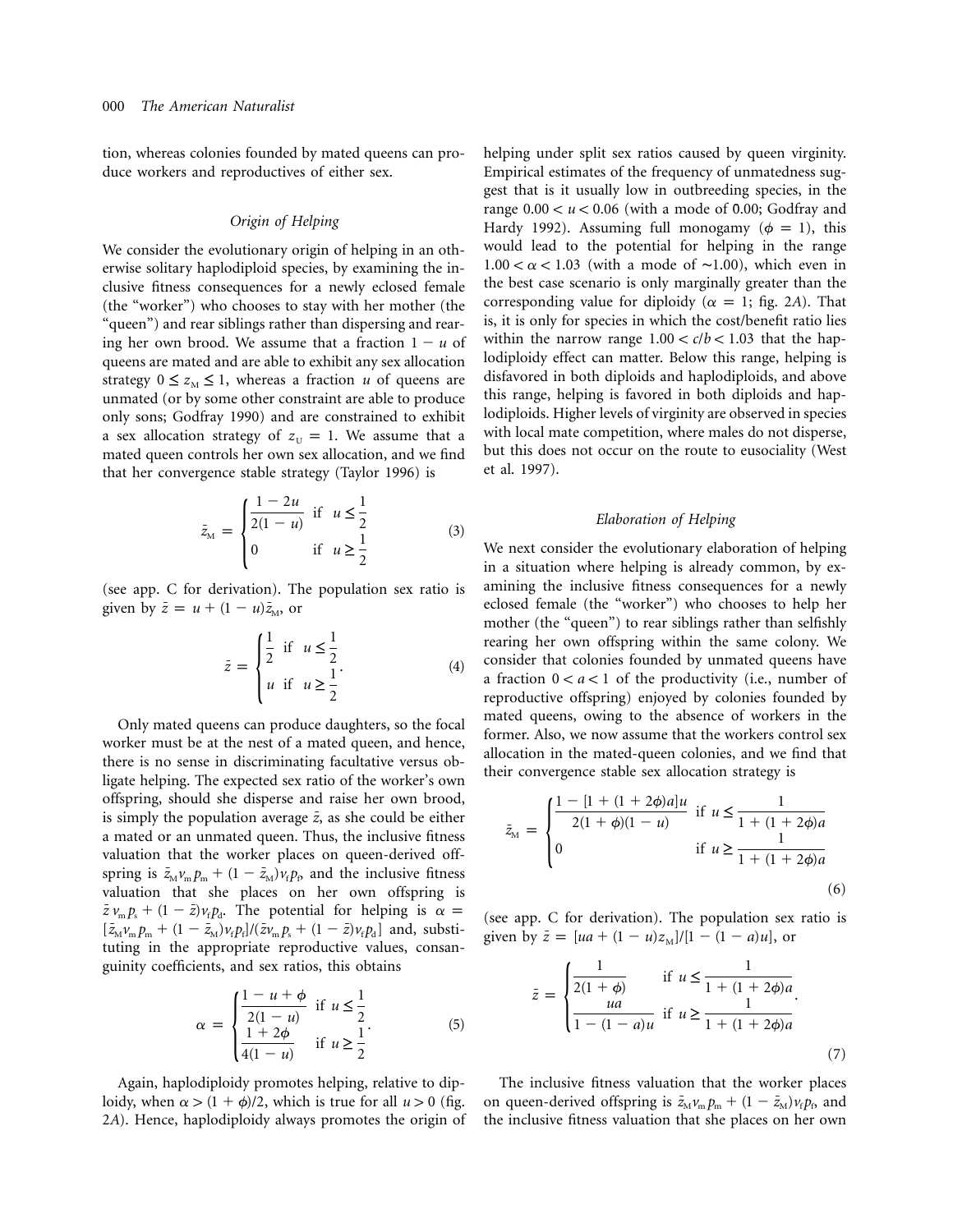offspring is  $\bar{z}_M v_m p_s + (1 - \bar{z}_M) v_f p_d$ . Assuming that worker reproduction is sufficiently rare to be considered negligible for the purpose of calculating reproductive value, the potential for helping is  $\alpha = [\bar{z}_M v_m p_m + (1 - \bar{z}_M) v_f p_f ]/$  $[\bar{z}_{M}v_{m}p_{s} + (1 - \bar{z}_{M})v_{f}p_{d}]$  and, substituting in the appropriate reproductive values, consanguinity coefficients, and sex ratios, this obtains

$$
\alpha = \begin{cases} \frac{(1-u)(1+\phi)}{2[1-u(1+\phi a)]} & \text{if } u \le \frac{1}{1+(1+2\phi)a} \\ \frac{1+2\phi}{2} & \text{if } u \ge \frac{1}{1+(1+2\phi)a} \end{cases}
$$
(8)

Haplodiploidy promotes helping, relative to diploidy, when  $\alpha$  > (1 +  $\phi$ )/2, which is true for all  $u$  > 0 (fig. 2*B*). However, the empirical estimate of  $0.00 < u < 0.06$  indicates a maximum potential for helping of only  $\alpha \approx 1.07$ under full monogamy ( $\phi = 1$ ), which is only marginally greater than the corresponding value for diploids ( $\alpha$  = 1; fig. 2*B*). Again, this means that the haplodiploidy hypothesis has explanatory power only insofar as ancestral taxa fell into the cost/benefit range defined by  $1.00 <$  $c/b < 1.07$ . Moreover, the potential for helping can be substantially lower if workerless colonies suffer a productivity penalty relative to colonies that contain workers  $(a < 1)$ , with the haplodiploidy effect vanishing in the limit of low productivity of workerless colonies  $(\alpha \rightarrow [1 + \phi]/2$  as  $a \rightarrow 0$ ; fig. 2*B*). Overall, this suggests that as helping spreads through the population, and becomes more efficient, the benefit of haplodiploidy will be removed.

#### **Split Sex Ratios Owing to Queen Replacement**

We next consider the scenario where split sex ratios evolve owing to queen replacement, when the queen is lost from some colonies and replaced by a mated daughter. Assuming haplodiploidy then, in colonies where the original queen is still present ("queenright" colonies), the workers are more related to the queen's daughters (sisters,  $r =$ 3/4) than to her sons (brothers,  $r = 1/2$ ). In contrast, in colonies where the original queen has been replaced by one of her daughters ("queenless" colonies), the workers are more related to the new queen's sons (nephews,  $r = 3/4$ ) than they are to her daughters (nieces,  $r = 3/8$ ). This favors workers to bias the colony sex ratio toward females in queenright colonies, and toward males in queenless colonies, as has been observed and experimentally demonstrated in cooperative bees (Boomsma 1991; Mueller 1991; Packer and Owen 1994). In contrast, under diploidy, queen replacement does not drive split sex ratios, owing to the symmetry of male and female inheritance. This mechanism applies only to the elaboration of helping,

in already social species where workers have seized control of the colony sex ratio, as queen-controlled sex allocation does not give rise to split sex ratios.

We consider a model that is identical to the generic model of split sex ratios presented above, except that we now assume that only a proportion *q* of colonies are headed by their original queen, and that a proportion  $1 - q$  of colonies are headed by one the original queen's daughters. One consequence of queen replacement is that males gain extra reproductive value, owing to their ability to father and mate with replacement queens (Trivers and Hare 1976; app. D). We assume that colony sex allocation is controlled by workers, and we find that the convergence stable state of the population, in terms of the sex allocation of queenright  $(\bar{z}_R)$  and queenless  $(\bar{z}_I)$  colonies, is given by

$$
(\bar{z}_{\rm R}, \bar{z}_{\rm L}) =
$$
\n
$$
\begin{bmatrix}\n0, \frac{3-q}{4(1-q)}\n\end{bmatrix}
$$
\nif  $q \leq \frac{1}{3}$   
\n
$$
(0, 1)
$$
\nif  $\frac{1}{3} \leq q \leq \frac{-3 + \sqrt{9 + 8\phi(1 + 2\phi)}}{4\phi}$   
\n
$$
\left\{\frac{3q - 1 - 2(1 - q^2)\phi}{2q[2 + (1 + q)\phi]}, 1\right\}
$$
\nif  $q \geq \frac{-3 + \sqrt{9 + 8\phi(1 + 2\phi)}}{4\phi}$ \n(9)

(see app. D for derivation). This solution can be used to calculate the population sex ratio  $\bar{z} = q\bar{z}_R + (1 - q)\bar{z}_L$ .

If the focal female knows the status of her natal colony when deciding whether or not to help, and facultatively adjusts her helping according to this information, then she may be expected to help more in colonies where the sex ratio is more female biased, that is, queenright colonies. Here, the sex ratio among the queen's offspring is  $\bar{z}_R$ . We assume that the expected sex ratio of the worker's offspring, should she choose to reproduce, is also  $\bar{z}_R$ . Thus, the inclusive fitness valuation that the worker places on queen-derived offspring is  $\bar{z}_R v_m p_{mR} + (1 - \bar{z}_R) v_f p_{fR}$ , and the inclusive fitness valuation that she places on her own offspring is her own offspring is  $\bar{z}_R v_m p_s + (1 - \bar{z}_R) v_f p_d$ . Thus, the potential for helping is  $\alpha_{\text{FAC}} = [\bar{z}_{R} v_{m} p_{mR} +$  $(1 - \bar{z}_{R})v_{f}p_{fR}$ ]/[ $\bar{z}_{R}v_{m}p_{s} + (1 - \bar{z}_{R})v_{f}p_{d}$ ]. Substituting in the appropriate reproductive values, consanguinity coefficients and sex ratios, we obtain:

$$
\alpha_{\text{FAC}} =
$$
\n
$$
\begin{cases}\n\frac{1+2\phi}{2} & \text{if } q \le \frac{-3+\sqrt{9+8\phi(1+2\phi)}}{4\phi} \\
\frac{q[2+(1+q)\phi]}{4q-2(1-q^2)\phi} & \text{if } q \ge \frac{-3+\sqrt{9+8\phi(1+2\phi)}}{4\phi}\n\end{cases}
$$

(10)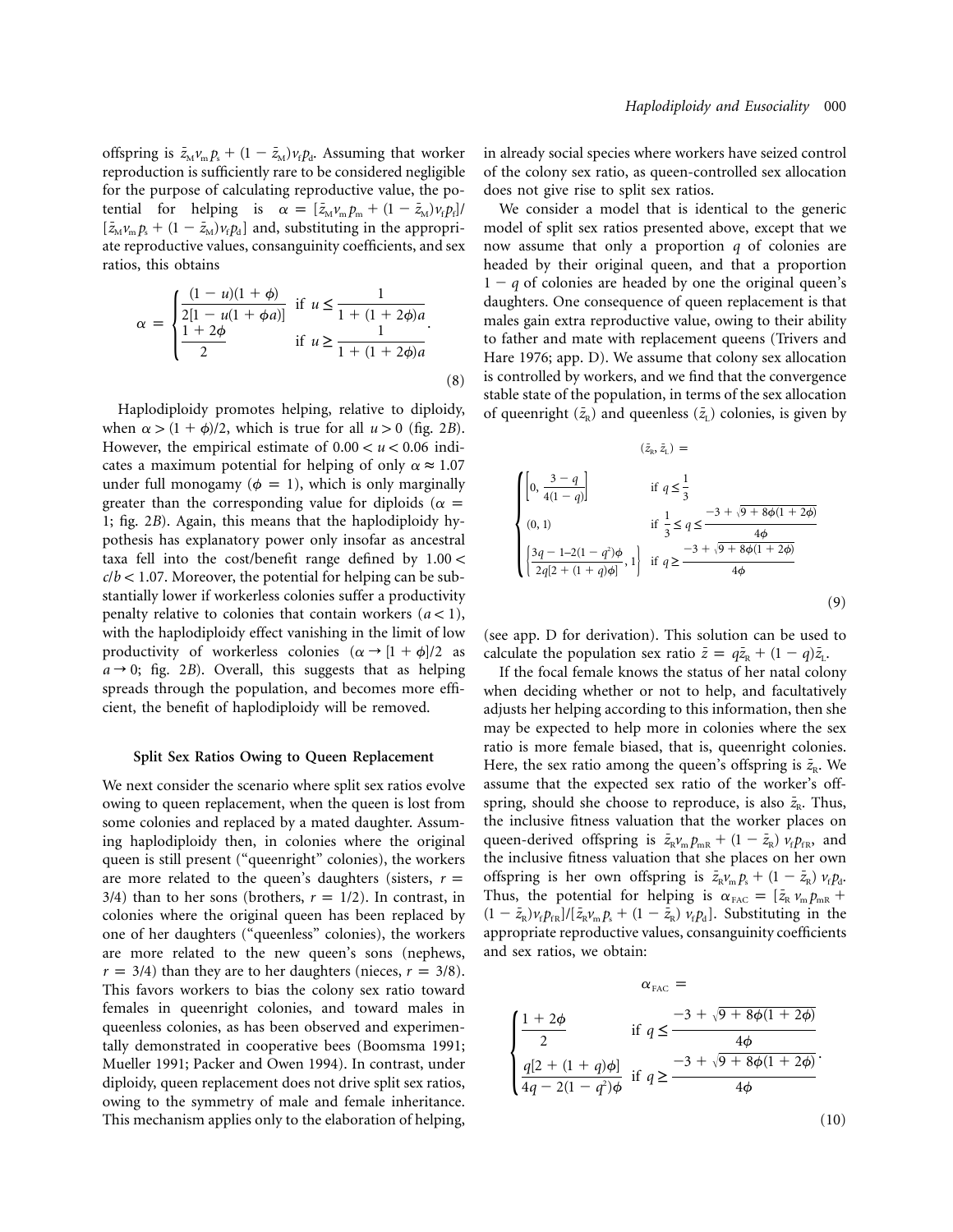Since  $\alpha$  >  $(1 + \phi)/2$  is true for all  $q < 1$ , haplodiploidy promotes the maintenance of facultative helping in queenright colonies, under split sex ratios caused by queen replacement (fig. 3). This effect of haplodiploidy is substantial: assuming full monogamy ( $\phi = 1$ ), the potential for facultative helping can be as great as  $\alpha_{\text{FAC}} = 1.50$ . In natural populations, the empirically observed range of queen survival rates is  $0.6 < q < 0.8$ , which would give  $1.23 \le \alpha_{FAC} \le 1.50$  (fig. 3)

If the decision to help rear the queen's offspring versus own offspring is taken without reference to whether the queen is original or a replacement, then the inclusive fitness value of queen offspring and own offspring must be taken as an expectation over this uncertainty. Hence, the potential for obligate helping is given by  $\alpha_{\text{OBL}} =$  ${q[\bar{z}_{R}v_{\rm m}p_{\rm mR} + (1 - \bar{z}_{R})v_{f}p_{\rm fR} + (1 - q)[\bar{z}_{L}v_{\rm m}p_{\rm mL} + (1 - \bar{z}_{R})v_{\rm mR} + \bar{z}_{R}v_{\rm mR} + (1 - \bar{z}_{R})v_{\rm mR} + \bar{z}_{R}v_{\rm mR} + \bar{z}_{R}v_{\rm mR} + \bar{z}_{R}v_{\rm mR} + \bar{z}_{R}v_{\rm mR} + \bar{z}_{R}v_{\rm mR} + \bar{z}_{R}v_{\rm mR} + \bar{z}_{R}v$  $\bar{z}_{\rm L}$ ) $v_{\rm f} p_{\rm fL}$ ]}/{*q*[ $\bar{z}_{\rm R} v_{\rm m} p_{\rm s} + (1 - \bar{z}_{\rm R}) v_{\rm f} p_{\rm d}$ ] +  $(1 - q) [\bar{z}_{\rm L} v_{\rm m} p_{\rm s} +$  $(1 - \bar{z}_L) v_f p_d$ }. Substituting in the appropriate reproductive values, consanguinity coefficients and sex ratios, this obtains



Here,  $\alpha_{\text{OBL}} > (1 + \phi)/2$  is not always satisfied. Thus, haplodiploidy sometimes promotes and sometimes inhibits the maintenance of obligate helping if there is queen replacement, relative to the basic model of diploidy (fig. 3). Assuming full monogamy ( $\phi = 1$ ), then 0.75 <  $\alpha_{\text{OBL}}$  < 1.07. Considering the empirically observed range of queen survival rates  $(0.6 < q < 0.8)$ , then  $1.05 <$  $\alpha_{\text{OBL}}$  < 1.07, with the greatest potential for obligate helping being  $\alpha_{\text{OBL}} \approx 1.07$  at  $q \approx 0.69$ . Note that the potential for obligate helping under diploidy is actually lower than  $(1 + \phi)/2$  with queen replacement, owing to the reduced relatedness of a worker to the offspring of her queen. However, it is not meaningful to compare the potential for obligate helping under haplodiploidy with this lower value: all that we learn is that queen replacement inhibits helping more under diploidy than under haplodiploidy.

#### **Discussion**

We have shown that: (1) many of the proposed consequences of haplodipoidy are unlikely to have been important for the evolution of eusociality, because they rely on biological assumptions that the comparative data suggest did not occur en route to eusociality, such as multiple mating or associations between same-generation breeders (the "semisocial route"); (2) the most plausible route by which the haplodiploidy hypothesis could work is with split sex ratios, building on Trivers and Hare (1976); (3) although split sex ratios can be favored for many reasons, there are only two mechanisms that have both been observed empirically and are consistent with the biology of primitively social hymenopterans—virginity and queen replacement; and (4) while these two mechanisms can lead to haplodiploidy favoring eusociality, the overall effect is likely to be small and can even be negative.

#### *Split Sex Ratios*

We have examined two specific mechanisms that could have led to evolutionarily stable split sex ratios. First, unmated queens are constrained to produce only sons, whereas mated queens may produce both sons and daughters (Godfray and Grafen 1988). Hence, workers—who are female and therefore necessarily born into matedqueen colonies—have the option of rearing a cohort of siblings with a sex ratio that is female biased relative to the average for the population, which favors helping in haplodiploids. However, under the empirically plausible range of unmatedness rates (0%–6%, with a mode of 0%), the potential for helping is boosted by only 0%–3% when considering the origin of helping and only 0%–7% when considering the subsequent elaboration of helping. Moreover, this effect is predicted to be substantially lower if colonies with mated queens and workers have increased productivity, because this reduces the extent to which their offspring are female biased relative to the population average. That is, the situation that is most conducive to the evolution of helping (i.e., when helping leads to a large increase in the colony's productivity) is precisely the situation that erodes the impact of haplodiploidy on the potential for helping.

Second, split sex ratios may evolve in response to when queens die and are replaced by their daughters (Boomsma 1991). In colonies that retain the original queen (the mother of the workers), the workers are more related to the female (sisters) than the male (brothers) reproductives and so are favored to produce a relatively female-biased sex ratio. In contrast, in colonies where the original queen has died and has been replaced by one of her daughters (sister of the workers), the workers are less related to the female (nieces) than the male (nephews) reproductives and so are favored to produce a relatively male-biased sex ratio. We have found that this can lead to selection for helping being either promoted or inhibited by haplodiploidy, de-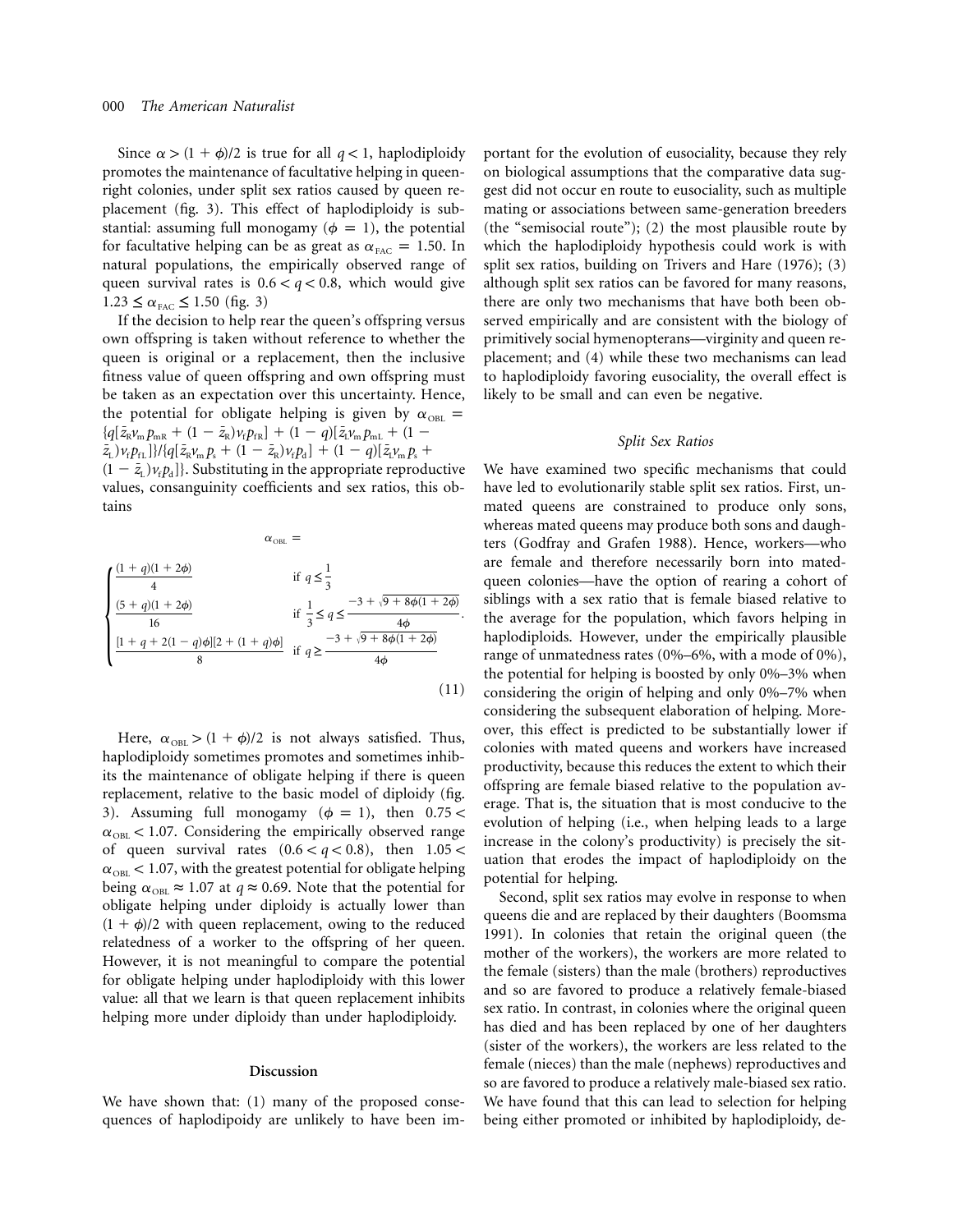| Potential problem                                                                                                                                                                                                                              | Current status                                                                                                                                                                                                                                                                                                                                                                                                    |
|------------------------------------------------------------------------------------------------------------------------------------------------------------------------------------------------------------------------------------------------|-------------------------------------------------------------------------------------------------------------------------------------------------------------------------------------------------------------------------------------------------------------------------------------------------------------------------------------------------------------------------------------------------------------------|
| If queens mate multiply, this removes the relatedness advantage of<br>helping to raise siblings (Bourke and Franks 1995; Queller and<br>Strassmann 1998)                                                                                       | Irrelevant, as multiple mating only evolved after obligate<br>eusociality was established (Boomsma 2007, 2009;<br>Hughes et al. 2008)                                                                                                                                                                                                                                                                             |
| Assumes subsocial route, where offspring help mothers, and does<br>not work with semisocial route where sisters cooperate (Bourke<br>and Franks 1995)                                                                                          | Irrelevant, as phylogentic evidence provides no evidence<br>for eusociality ever evolving by the semisocial route<br>(Boomsma 2007, 2009; Hughes et al. 2008)                                                                                                                                                                                                                                                     |
| Requires sex ratio manipulation with worker control (Charnov<br>1978; Stubblefield and Charnov 1986)                                                                                                                                           | Not a problem, as considerable evidence for worker con-<br>trol of sex allocation, including prior to the evolution<br>of permanent eusociality (Mueller 1991; West 2009)                                                                                                                                                                                                                                         |
| There are alternative explanations for why eusociality is common in<br>the Hymenoptera, such as extended parental care (Stubblefield<br>and Charnov 1986; Queller and Strassmann 1998) and monog-<br>amy (Boomsma 2007, 2009)                  | True, but does not exclude a role of haplodiploidy                                                                                                                                                                                                                                                                                                                                                                |
| Given more recent discoveries of eusociality (albeit facultative, not<br>obligate) in other taxa (Aoki 1977; Jarvis 1981; Crespi 1992;<br>Kent and Simpson 1992; Duffy 1996), has haplodiploidy really<br>evolved more often in haplodiploids? | Valid question, but it does not exclude a role of haplo-<br>diploidy. Crozier (2008) has shown that eusociality is<br>significantly more common in haplodiploid families,<br>but this does not allow for fact that families are not<br>phylogenetically independent. There has been no phy-<br>logenetic study testing whether the rate of transition to<br>eusociality is significantly higher in haplodiploids. |

**Table 3:** Empirical objections to the haplodiploidy hypothesis and their current status

pending on: (a) the incidence of queenright colonies; and (b) whether the workers can facultatively adjust their helping behavior according to the queenright/queenless status of the colony, or are obliged to help equally in both types of colonies. However, under the empirically supported range of probabilities of queen survival (60%–80%), haplodiploidy always promotes helping, with the potential for facultative helping boosted by up to 50% and the potential for obligate helping boosted to up to 7%. The overall importance of this mechanism will depend on how frequently queen replacement leads to split sex ratios: to date, it has been found only in some cooperative bees, suggesting it is not a general factor on the route to eusociality (Boomsma 1991; Mueller 1991; Packer and Owen 1994).

Furthermore, our analyses are likely to have overestimated the extent to which haplodiploidy favors eusociality via queen replacement. We followed previous analyses in assuming that when workers selfishly produce their own offspring within the queen's nest, these offspring will exhibit the same sex ratio as the queen-derived juveniles (Craig 1979). However, the female bias in the population sex ratio means that males have higher reproductive value than females, so that when workers are reproductive they will be favored to produce sons rather than daughters. This would tend to decrease the potential for facultative helping in queenright colonies and obligate helping in both colony types. We consider this effect, and the consequences of reproduction by workers more generally, elsewhere (J. Alpedrinha et al., unpublished manuscript).

Our emphasis in this article has been different to most

previous work on the haplodiploidy hypothesis. Most previous articles have examined whether the haplodiploidy hypothesis can be made to work (e.g., Trivers and Hare 1976; Seger 1983; Grafen 1986; Stubblefield and Charnov 1986; Godfray and Grafen 1988). In contrast, our aim has been to quantify the extent to which the haplodiploidy effect favors the evolution of eusociality. We have focused on those scenarios that are biologically most plausible (table 3), and found that the extent to which haplodiploidy favors eusociality will be either: (a) small (unmated females); or (b) small to medium but not widespread (queen replacement). In addition, we have clarified the distinction between selection on facultative versus obligate helping. The latter is less aided by haplodiploidy, because the increased relatedness to siblings when helping at femalebiased colonies is negated by the decreased relatedness when helping at male-biased colonies. This means that haplodiploidy will be less likely to favor helping if females must choose whether to help before they know which type of colony they will be helping in, especially with regard to commitments to expressing helping adaptations that are made relatively early in development; for example, preeclosion. Overall, our results suggest that, for the scenarios we consider here, haplodiploidy would have had only a minor influence on the evolution of eusociality.

## *Manipulation, Maternal Care, and Monogamy*

In this final section, we briefly consider other factors that may have influenced the evolution of eusociality. First,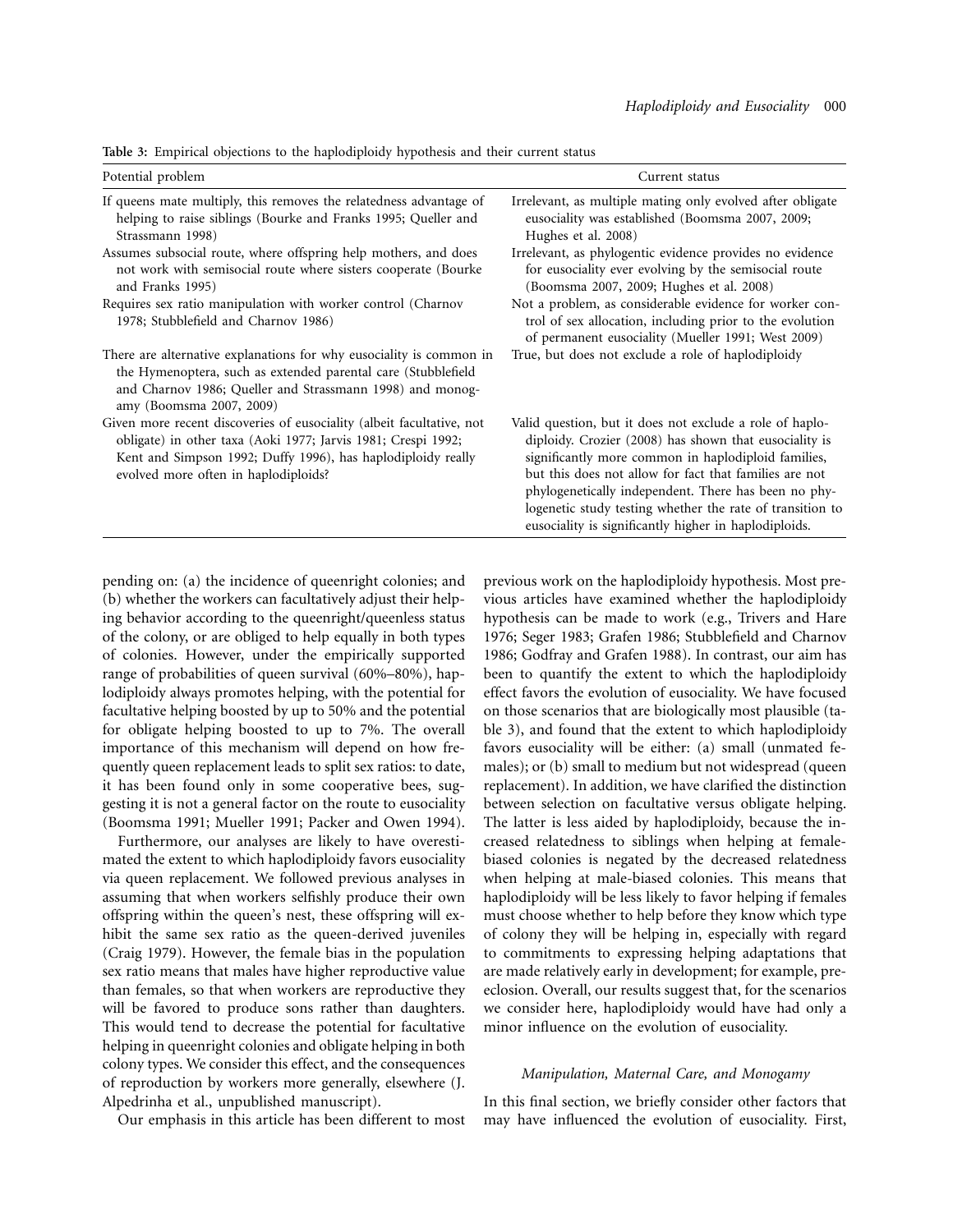parental manipulation or parasitism may have helped the evolution of eusociality, by enforcing cooperation on workers (Alexander 1974; Charnov 1978). However, the extent to which workers will be favored to resist versus acquiesce to their queen depends on their relatedness to (and the reproductive value of) the different types of offspring, just as when considering cases with split sex ratios (Crozier 2008). Consequently, it is wrong to think of parental manipulation and kin selection as competing hypotheses for the evolution of eusociality (Crozier 2008). Furthermore, explicit theory has shown that queen manipulation is equally likely to occur in diploids and haplodiploids, and so it will not lead to haplodiploids being predisposed to eusociality (Charnov 1978).

Second, it is possible that haplodiploidy has predisposed certain taxa to eusociality, for reasons that are separate from Hamilton's (1964, 1972) suggestion concerning the asymmetry in relatedness to sisters versus daughters. Wade (2001; Linksvayer and Wade 2005) has suggested that maternal care—a prerequisite for eusociality—evolves more readily in haplodiploids than in diploids. Reeve (1993; Reeve and Shellman-Reeve 1997) has suggested that, even when helping genes experience the same systematic selection pressure under diploidy and haplodiploidy, they may be better protected from stochastic loss under haplodiploidy. Fromhage and Kokko (2011) have suggested that haplodiploidy can enhance synergistic interaction between genes for helping. However, these three ideas require restrictive assumptions, which make them unlikely to be of general importance. Specifically, they require that maternal care genes have particular, deleterious pleiotropic effects (Wade 2001); helping genes are overdominant (Reeve 1993); or that the worker phenotype is controlled by a single allele of large effect (Fromhage and Kokko 2011). More generally, we emphasize the importance of constructing realistic models of specific scenarios that are led by and parameterized with empirical data.

Third, both theory and data suggest that monogamy has played a key role in the evolution of eusociality. Strict lifetime monogamy leads to a worker being equally related to her own offspring and to the offspring of her mother and hence to a potential for helping of  $\alpha = 1$  (Boomsma 2007, 2009). In this case, any small efficiency benefit from rearing siblings ( $b/c > 1$ ) would lead to helping being favored by natural selection (i.e.,  $b/c > 1/\alpha$ ). Multiple mating reduces the relatedness of siblings and decreases selection for any form of cooperation (Charnov 1981). For example, if females mate with two or three males, this reduces the potential for helping to  $\alpha = 3/4$  or 2/3, respectively, and so substantial efficiency benefits to cooperation would be required ( $b/c > 4/3$  or 3/2, respectively). Consistent with this, obligate eusociality has evolved only in lineages where strict monogamy is the ancestral state (Boomsma 2007,

2009; Hughes et al. 2008), and the evolution of facultative cooperative breeding is more common in species with lower rates of promiscuity (Cornwallis et al. 2010). Consequently, the hunt to find a way for haplodiploidy to push the potential for helping higher than unity ( $\alpha > 1$ ) may have been misguided. Instead, a more important factor may have been the need for monogamy to keep the potential for helping at unity ( $\alpha = 1$ ), and some small efficiency benefit for rearing siblings over one's own offspring  $(b/c > 1)$ . Efficiency benefits appear to arise from the life insurance of allowing helpers to complete parental care after the death of the mother, or the fortress-defense benefits of protecting a common nest (Hamilton 1964, 1972; Queller 1989, 1994; Foster 1990; Gadagkar 1991; Queller and Strassmann 1998; Field et al. 2000; Strassmann and Queller 2007).

#### **Acknowledgments**

We thank S. Alonzo, K. Boomsma, C. Cornwallis, A. Grafen, A. Griffin, R. Trivers, and two reviewers for discussion and comments; and Balliol College, the European Research Council, the Leverhulme Trust, the Royal Society, and the Programa Doutoral em Biologia Computacional–Instituto Gulbenkian de Ciência/Fundação para a Ciência e Tecnologia (SFRH/BD/33206/2007) for funding.

## **APPENDIX A**

#### **Reproductive Value and Relatedness**

Inclusive fitness is gained by sending copies of one's genes into future generations. Hence, an actor is predicted to behave as if she values the reproductive success of her relatives, as they may carry copies of her genes and pass them on to their descendants (Hamilton 1964). Specifically, the value that she places on a relative is given by the product of the relative's reproductive value  $(v; i.e., how$ well they transmit copies of their own genes into future generations; Fisher 1930) and the consanguinity of the relative to the actor  $(p; i.e., the probability the relative's$ and actor's genes are identical by descent; Bulmer 1994).

Reproductive value describes the expected contribution of genes made by an individual or class of individuals to a generation in the distant future (Fisher 1930; Taylor 1990; Grafen 2006*b*). Typically, reproductive value is first calculated for a class, and then the class's reproductive value is shared equally over all individuals in that class. For example, in diploids, the probability that a gene picked at random from a distant future generation descends from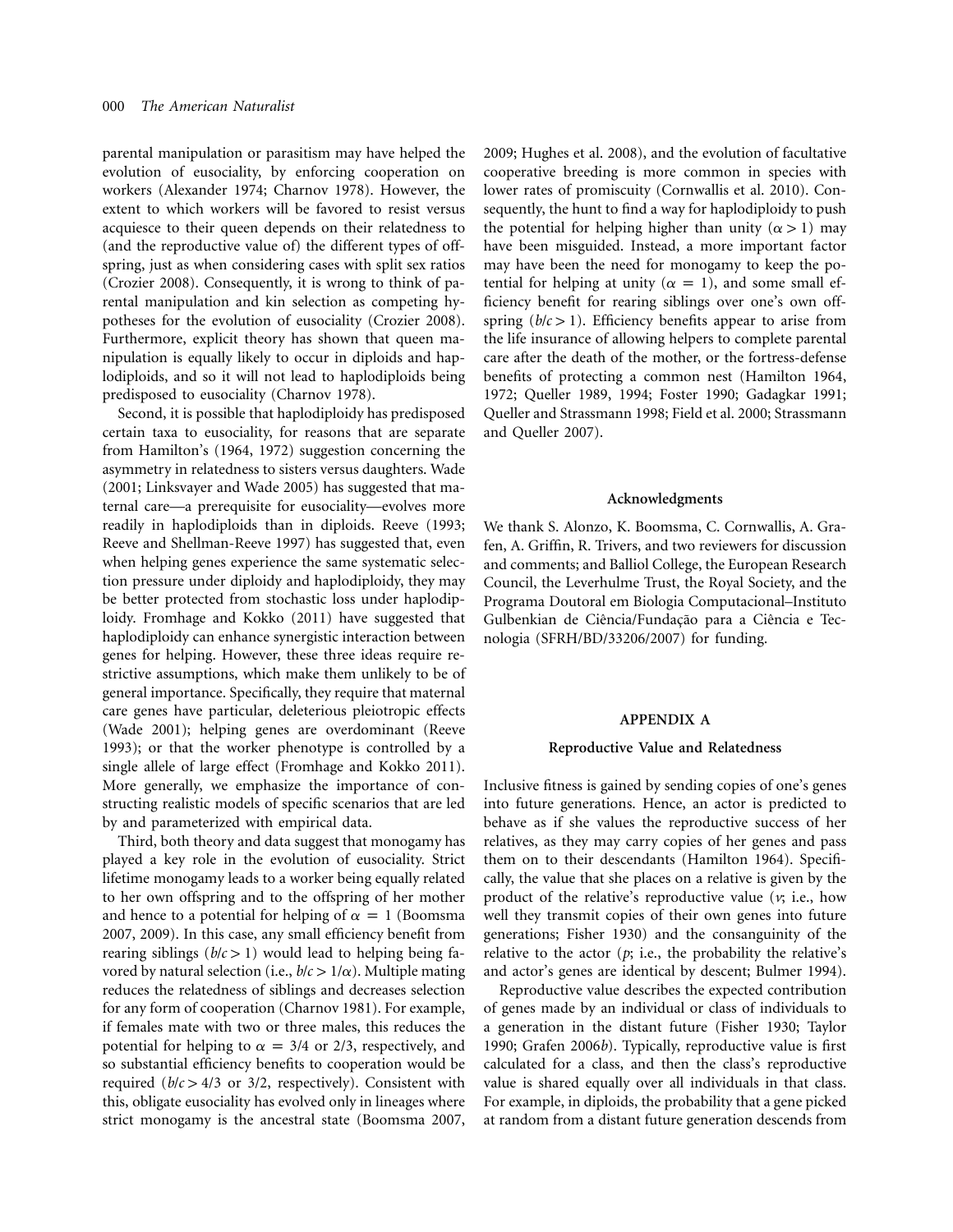a male ancestor in the present generation is 1/2. Hence, the class reproductive value of males is  $c_m = 1/2$ , and the reproductive value of an individual male is  $v_m = c_m / N_m$ , where  $N<sub>m</sub>$  is the number of males in the population. Alternatively, reproductive values may be scaled by any arbitrary constant, to make the quantities more manageable. For example, multiplying all individual reproductive values by the total number of individuals in the population, we have  $v_m = c_m / \bar{z} = 1/[2(1 - \bar{z})]$  and  $v_f = c_f / (1 - \bar{z}) =$  $1/[2(1 - \bar{z})]$ , where  $\bar{z}$  is the proportion of reproductive individuals who are male.

Consanguinity is defined as the probability that two genes picked at random from two given individuals are identical by descent (Bulmer 1994). Thus, the probability of drawing a given allele from the recipient given that it has already been drawn from the actor is  $x' = p + (1 - p)$  $p$ ) $\bar{x}$ , where  $p$  is the consanguinity of the actor and recipient and  $\bar{x}$  is the frequency of the allele in the whole population. This allows a regression interpretation for consanguinity: rearranging, we have  $p = (x' - \bar{x})/(1 - \bar{x})$ , that is, consanguinity measures the concentration of the actor's genes in the recipient.

It is often natural to seek a measure of relative genetic similarity such that the similarity to oneself is 1. This is obtained by dividing consanguinity between actor and recipient by the consanguinity of actor to self, that is,  $r =$  $p/p<sub>self</sub>$ . This is the regression coefficient of relatedness (Hamilton 1970; Michod and Hamilton 1980; Pamilo and Crozier 1982; Grafen 1985) and, for outbred diploids, this takes the familiar values of  $r = 1$  for self,  $r = 1/2$  for full sibs,  $r = 1/4$  for half sibs, and  $r = 1/8$  for cousins. More generally, since throughout our analysis we will assume outbreeding and diploid actors (i.e., females), the consanguinity to self for the actor is always  $p_{\text{self}} = 1/2$ , and hence the regression coefficient of relatedness is  $r = 2p$ .

The regression relatedness values for a female to her son and to her brother under haplodiploidy are  $r = 1$  and  $r = 1/2$ , respectively. Many readers will be more familiar with values of 1/2 and 1/4, respectively. The latter values refer to "life-for-life" relatedness coefficients, which were commonly used in the kin selection literature on haplodiploids to account for both genetic similarity and reproductive value effects in a single coefficient (Hamilton 1972; Trivers and Hare 1976; Grafen 1986). Assuming an even sex ratio and vanishingly rare worker reproduction, these life-for-life relatedness coefficients can be recovered by simply multiplying the regression coefficient of relatedness by individual reproductive value, that is,  $R = r \times v$ (Hamilton 1972; Bulmer 1994), and scaling all reproductive values such that the reproductive value of a female is  $v_f = 1$ . Thus, the life-for-life relatedness of a female to her son is  $R = 1 \times 1/2 = 1/2$  and to her brother is  $R = 1/2 \times 1/2 = 1/4$ . Sometimes, life-for-life relatedness

coefficients have been defined as the probability that a gene picked at random from the actor is identical by descent with any gene in the recipient (Trivers and Hare 1976; Charlesworth 1980). If the recipient is haploid this is simply the consanguinity of the actor and recipient, whereas if the recipient is diploid this is twice the consanguinity of the actor and recipient. This corrects for reproductive value but only owing to a mathematical coincidence: in both diploids and haplodiploids, the ratio of female to male ploidies is equal to the ratio of female to male individual reproductive values (under the assumption of vanishingly rare worker reproduction and an even sex ratio). This correction does not work more generally, for example, under certain hypothetical haplotriploid modes of inheritance (Grafen 1986) or, more importantly, when worker reproduction is common and/or sex ratios are biased (see apps. B–D).

## **APPENDIX B**

#### **Split Sex Ratios and the Evolution of Helping**

For the purpose of calculating reproductive value, we census the population at the moment of production of offspring. The proportion of genes in female larvae at the time of census that derive from the females of the last census is  $\wp_{f \leftarrow f} = 1/2$  and hence the proportion of genes in female larvae that derive from the males of the last census is  $\wp_{f \leftarrow m} = 1 - \wp_{f \leftarrow f} = 1/2$ . The proportion of genes in male larvae at the time of census that derive from the females of the last census is  $\wp_{m-f} = 1$ , and hence the proportion of genes in male larvae that derive from the males of the last census is  $\wp_{m+m} = 1 - \wp_{m+n} = 0$ . These quantities can be summarized in a gene flow matrix:

$$
\mathbf{M} = \begin{bmatrix} \mathcal{D}_{f \leftarrow f} & \mathcal{D}_{f \leftarrow m} \\ \mathcal{D}_{m \leftarrow f} & \mathcal{D}_{m \leftarrow m} \end{bmatrix} . \tag{B1}
$$

The class reproductive values are given by the dominant left eigenvector of the gene flow matrix, that is, the solution to  $(c_f, c_m) = (c_f, c_m) \cdot M$  (Taylor 1996). This yields  $c_f =$ 2/3 for females and  $c_m = 1/3$  (Price 1970; Taylor 1996). Individual reproductive values can be expressed as the class reproductive value divided by the proportion of the population that belongs to that class, that is,  $v_m = c_m / \bar{z}$  for males and  $v_f = c_f/(1 - \bar{z})$  for females (Taylor 1996).

The consanguinity of a female to her brothers and sisters is  $p_m = 1/4$  and  $p_f = (1 + 2\phi)/8$ , respectively, where  $\phi$  is the consanguinity of two random sperm that fertilize the eggs of the same female. The consanguinity of a female to her sons and daughters is  $p_s = 1/2$  and  $p_d = 1/4$ , respectively.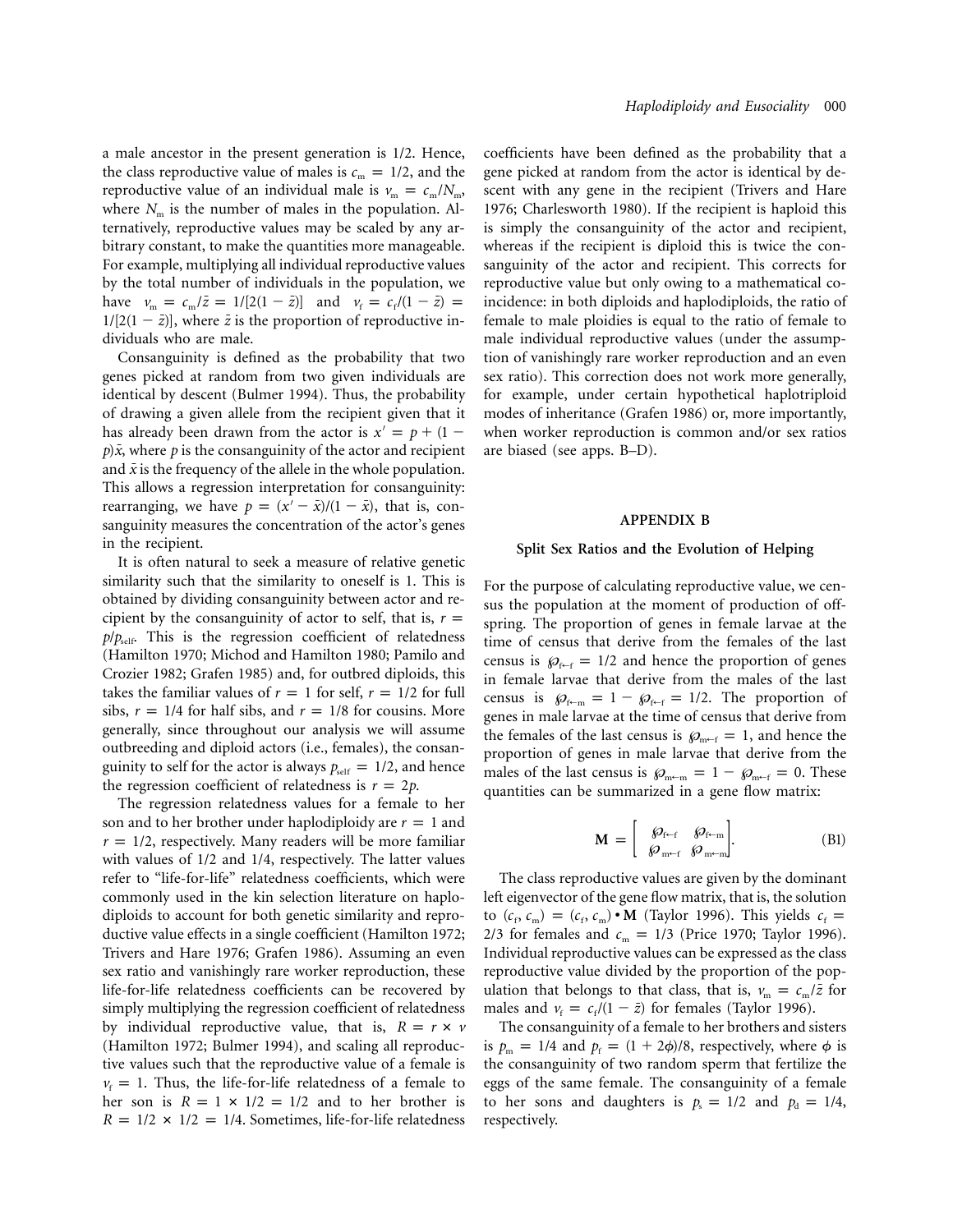## **APPENDIX C**

#### **Split Sex Ratios Owing to Virginity**

## *Origin of Helping*

Here we derive the queen's convergence stable sex allocation strategy. We model this by assuming that she produces fertilized (female) and unfertilized (male) eggs in equal numbers but has resources to raise only half of these eggs to maturity, so by choosing which individuals to raise, she determines the sex ratio of her offspring. The expected fitness of a female egg laid by a mated queen, before the enactment of the sex allocation decision, is therefore  $1 - z_M$ , that is, the probability that she will be reared to reproductive maturity. The average fitness of her class is  $1 - \bar{z}_{M}$ , and hence her relative fitness is  $W_{\rm f} = (1$  $z_M$ / $(1 - \bar{z}_M)$ . Similarly, the relative fitness of a male egg, expressed relative to the average for all males, is  $W_m =$  $[u + (1 - u)z_M]/[u + (1 - u)\bar{z}_M]$ . Natural selection favors an increase in the population average value of any trait if individuals carrying genes for this trait are fitter on average. In a class structured population, fitness is averaged using class reproductive values as weights, that is,  $W =$  $c_f W_f + c_m W_m$  (Taylor 1996; Taylor and Frank 1996; Frank 1997, 1998; Rousset 2004; Taylor et al. 2007). If a gene affecting the trait of interest has genic value *g*, then the condition for natural selection to favor an increase in the population average value of this trait is  $dW/dg > 0$ . Hence, the direction of selection acting on the sex ratio of mated queens is given by

$$
\frac{dW}{dg} = c_f \frac{dW_f}{dg_f} + c_m \frac{dW_m}{dg_m},
$$
\n
$$
= c_f \frac{\partial W_f}{\partial z_M} \frac{dz_M}{d\tilde{g}} \frac{d\tilde{g}}{dg_{fm}} + c_m \frac{\partial W_m}{\partial z_M} \frac{dz_M}{d\tilde{g}} \frac{d\tilde{g}}{dg_{mm}}, \quad \text{(C1)}
$$

where  $\partial W_f / \partial z_M = -1/(1 - \bar{z}_M)$  and  $\partial W_m / \partial z_M = (1 - \bar{z}_M)^2$  $u$ //[ $u + (1 - u)\bar{z}_{\text{M}}$ ] are the fitness effects of the queen's sex allocation decision on female and male eggs, respectively;  $\tilde{g}$  is the queen's genetic value for her sex allocation trait;  $dz_M$  /*d* $\tilde{g} = 1$  is the genotype-phenotype map; and  $d\tilde{g}/d g_{fM} = p_d = 1/4$  and  $d\tilde{g}/d g_{mM} = p_s = 1/2$  are the coefficients of consanguinity between mother and daughter and between mother and son, respectively (Taylor 1990, 1996; Taylor and Frank 1996; Frank 1997, 1998; Rousset 2004; Taylor et al. 2007). Substituting in the class reproductive values obtains a condition for increase in sex ratio strategy employed by mated queens  $dW/dg > 0$  in terms of model parameters, and we use this to obtain equation (3) in the main text.

## *Elaboration of Helping*

Here we derive the workers' convergence stable sex allocation strategy. This is modeled by assuming that the queen produces fertilized (female) and unfertilized (male) eggs in equal numbers, and the workers choose which half of these are to be raised to reproductive maturity. The expected fitness of a female egg in a mated-queen colony, before the enactment of the worker sex allocation decision, is therefore  $1 - z_M$ , that is, the probability that she will be reared to reproductive maturity. The average fitness of her class is  $1 - \bar{z}_M$ , and hence her relative fitness is  $W_{\rm f} = (1 - z_{\rm M})/(1 - \bar{z}_{\rm M})$ . Similarly, the relative fitness of a male egg, expressed relative to the average for all males, is  $W_{\text{m}} = [ua + (1 - u)z_{\text{M}}]/[ua + (1 - u)\bar{z}_{\text{M}}]$ . As before, the direction of selection acting on the sex ratio of matedqueen colonies is given by equation (C1), where  $\partial W_f / \partial z_M = -1/(1 - \bar{z}_M)$  and  $\partial W_m / \partial z_M = (1 - u) / [u \bar{z}_M + \bar{z}_M]$  $(1 - u)\bar{z}_M$ ] are the fitness effects of the worker sex allocation decision on female and male eggs, respectively;  $\tilde{g}$  is the average of the workers' genetic values for their sex allocation trait;  $dz_M/d\tilde{g} = 1$  is the genotype-phenotype map; and  $d\tilde{g}/dg_{\text{fM}} = p_f = 3/8$  and  $d\tilde{g}/dg_{\text{mM}} = p_m = 1/4$ are the coefficients of consanguinity between worker and queen's female offspring and between worker and queen's male offspring, respectively (Taylor 1990, 1996; Taylor and Frank 1996; Frank 1997, 1998; Rousset 2004; Taylor et al. 2007). Substituting in the class reproductive values obtains a condition for increase in sex ratio of mated-queen colonies  $dW/dg > 0$  in terms of model parameters, and we use this to obtain equation (6) in the main text.

## **APPENDIX D**

#### **Split Sex Ratios Owing to Queen Replacement**

One consequence of queen replacement is that males gain extra reproductive value, owing to their ability to father and mate with replacement queens. Again, for the purpose of calculating reproductive value, we census the population at the moment of production of reproductive offspring. The proportion of genes in female larvae at the time of census that derive from the females of the last census is  $\wp_{f-f} = q/2 + (1 - q)/4 = (1 + q)/4$ , and hence the proportion of genes in female larvae that derive from the males of the last census is  $\wp_{f \leftarrow m} = 1 - \wp_{f \leftarrow f} = (3 - q)/4$ . The proportion of genes in male larvae at the time of census that derive from the females of the last census is  $\wp_{m \leftarrow f} = q + (1 - q)/2 = (1 + q)/2$ , and hence the proportion of genes in male larvae that derive from the males of the last census is  $\wp_{m+m} = 1 - \wp_{m+n} = (3 - q)/2$ . Using the procedure outlined in appendix B, the class reproductive values are  $c_f = (2 + 2q)/(5 + q)$  and  $c_m = (3 - q)$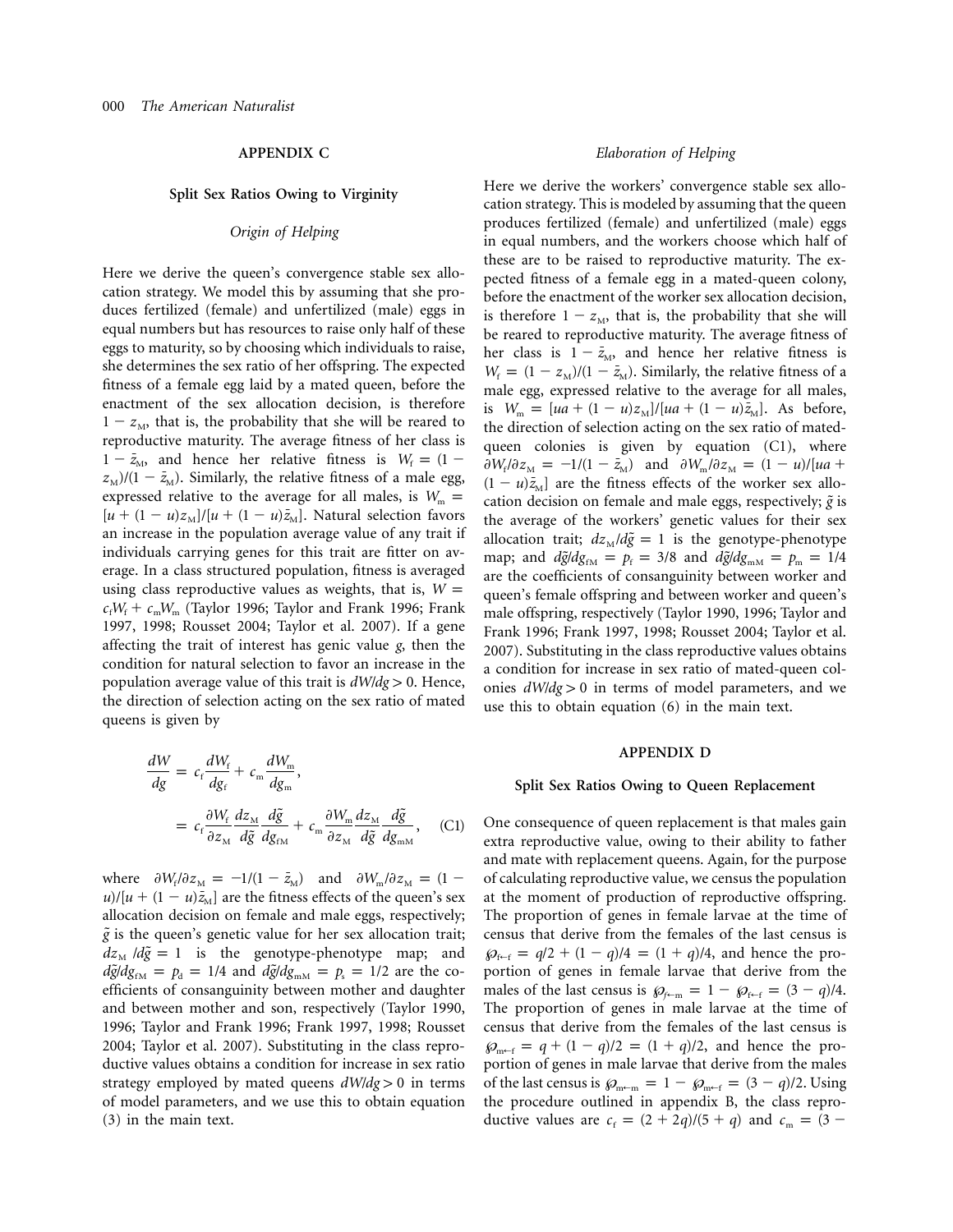$q$ )/(5 + q). It is useful to define four classes of young reproductives, according to their sex and the colony type from which they were reared. So, the class reproductive value of queenright females is  $c_{\text{fr}} = [q(1 - \bar{z}_{\text{R}})/(1 - \bar{z})]c_{\text{r}}$ that of queenright males is  $c_{\text{mR}} = [q\bar{z}_{\text{R}}/\bar{z}]c_{\text{m}}$ , that of queenless females is  $c_{fL} = [(1 - q)(1 - \bar{z}_L)/(1 - \bar{z})]c_{\rho}$  and that of queenless males is  $c_{mL} = [(1 - q)\bar{z}_L/\bar{z}]c_m$ , where  $\bar{z}_R$  and  $\bar{z}_L$  are the average sex ratios of queenright colonies and  $\rightarrow$  Alexander R F queenless colonies, respectively.

The sex allocation decision of the workers is modelled in the usual way. An equal number of male and female larvae are produced, and the workers choose which of these to rear. The expected fitness of a female egg in a queenright colony, prior to the enactment of the worker sex allocation decision, is therefore  $1 - z_{R}$ , that is, the probability that she will be reared to reproductive maturity. The average  $\rightarrow$ fitness of her class is  $1 - \bar{z}_R$ , and hence her relative fitness is  $W_{\text{FR}} = (1 - z_{\text{R}})/(1 - \bar{z}_{\text{R}})$ . Similarly, the relative fitness of a queenright male is  $W_{\text{mR}} = z_R/\bar{z}_R$ , that of a queenless female is  $W_{fL} = (1 - z_L)/(1 - \bar{z}_L)$ , and that of a queenless male is  $W_{\text{mL}} = z_{\text{L}}/\bar{z}_{\text{L}}$ . Thus, natural selection maximizes the quantity  $W = c_{\text{fR}} W_{\text{fR}} + c_{\text{mR}} W_{\text{mR}} + c_{\text{fL}} W_{\text{fL}} + c_{\text{mL}} W_{\text{mL}}$ (Taylor 1996; Taylor and Frank 1996; Frank 1997, 1998; Rousset 2004; Taylor et al. 2007). Hence, the direction of selection acting on the sex ratio of queenright colonies is given by

$$
\frac{dW}{dg} = c_{\text{fR}} \frac{dW_{\text{fR}}}{dg_{\text{fR}}} + c_{\text{mR}} \frac{dW_{\text{mR}}}{dg_{\text{mR}}},
$$
\n
$$
= c_{\text{fR}} \frac{\partial W_{\text{fR}}}{\partial z_{\text{R}}} \frac{dz_{\text{R}}}{d\tilde{g}} \frac{d\tilde{g}}{dg_{\text{fR}}} + c_{\text{mR}} \frac{\partial W_{\text{mR}}}{\partial z_{\text{R}}} \frac{dz_{\text{R}}}{d\tilde{g}} \frac{d\tilde{g}}{dg_{\text{mR}}}, \quad (DI)
$$

where  $\partial W_{\text{FR}}/\partial z_{\text{R}} = -1/(1 - \bar{z}_{\text{R}})$  and  $\partial W_{\text{mR}}/\partial z_{\text{R}} = 1/\bar{z}_{\text{R}}$  are the fitness effects of the worker sex allocation decision on female and male eggs, respectively, in a queenright colony;  $\tilde{g}$  is the average of the workers' genetic values for their sex allocation trait;  $dz_{R}/d\tilde{g} = 1$  is the genotype-phenotype  $\rightarrow$ map; and  $d\tilde{g}/d g_{\text{FR}} = p_{\text{FR}}$  and  $d\tilde{g}/d g_{\text{mR}} = p_{\text{mR}}$  are the coefficients of consanguinity between worker and queen's female offspring and between worker and queen's male offspring, respectively, in a queenright colony (Taylor 1996; Taylor and Frank 1996; Frank 1997, 1998; Rousset 2004; Taylor et al. 2007). Since the queen's offspring are the  $\rightarrow$ worker's siblings, these are  $p_{\text{fr}} = 3/8$  and  $p_{\text{mR}} = 1/4$ . Substituting in the class reproductive values obtains a con Crozier, R. H. 2008. Advanced eusociality, kin selection and male dition for increase in sex ratio of queenright colonies  $dW/dg > 0$  in terms of model parameters. We consider the action of selection on the sex ratio of queenless colonies in exactly the same way, deriving a condition for increase  $\rightarrow$ In this case, the coefficients of consanguinity to female and male eggs are those for nieces and nephews, that is  $\rightarrow$  Duffy, J. E., and K. S. Macdonald. 2010. Kin structure, ecology and  $p_{\text{fL}} = 3/16$  and  $p_{\text{mL}} = 3/8$ . We use these conditions to

identify the convergence stable state of the population (Taylor 1996). This obtains equation (9) in the main text.

#### **Literature Cited**

- Alcock, J. 2005. Animal behavior. 8th ed. Sinauer Associates, Sun-
- Alexander, R. D. 1974. The evolution of social behaviour. Annual Review of Ecology, Evolution, and Systematics 5:325–383.
- Aoki, S. 1977. *Colophina clematis* (Homoptera: Pemphigidae), an aphid species with soldiers. Kontyu 45:276–282.
- Boomsma, J. J. 1991. Adaptive colony sex ratios in primitively eusocial bees. Trends in Ecology & Evolution 6:92–95.
- ———. 1993. Sex ratio variation in polygynous ants. Pages 86–109 *in* L. Keller, ed. Queen number and sociality in insects. Oxford University Press, Oxford.
- . 2007. Kin selection versus sexual selection: why the ends do not meet. Current Biology 17:R673–R683.
- 2009. Lifetime monogamy and the evolution of eusociality. Philosophical Transactions of the Royal Society B: Biological Sciences 364:3191–3208.
- Boomsma, J. J., and A. Grafen. 1991. Colony-level sex ratio selection in the eusocial Hymenoptera. Journal of Evolutionary Biology 4: 383–407.
- Bourke, A. F. G. 2011. Principles of social evolution. Oxford University Press, Oxford.
- Bourke, A. F. G., and N. R. Franks. 1995. Social evolution in ants. Princeton University Press, Princeton, NJ.
- $\rightarrow$  Brown, W. D., and L. Keller. 2000. Colony sex ratios vary with queen number but not relatedness asymmetry in the ant *Formica exsecta*. Proceedings of the Royal Society B: Biological Sciences 267:1751– 1757.
	- Bulmer, M. 1994. Theoretical evolutionary ecology. Sinauer Associates, Sunderland, MA.
- Chapuisat, M., and L. Keller. 1999. Testing kin selection with sex allocation data in eusocial Hymenoptera. Heredity 82:473–478.
	- Charlesworth, B. 1980. Models of kin selection. Pages 11–26 *in* H. Markl, ed. Evolution of social behavior: hypotheses and empirical tests. Chemie, Weinheim.
	- Charnov, E. L. 1978. Evolution of eusocial behavior: offspring choice or parental parasitism? Journal of Theoretical Biology 75:451–465. -. 1981. Kin selection and helpers at the nest: effects of paternity and biparental care. Animal Behaviour 29:631–632.
	- Cornwallis, C., S. A. West, K. E. Davies, and A. S. Griffin. 2010. Promiscuity and the evolutionary transition to complex societies. Nature 466:969–972.
	- Craig, R. 1979. Parental manipulation, kin selection, and the evolution of altruism. Evolution 33:319–334.
	- Crespi, B. J. 1992. Eusociality in Australian gall thrips. Nature 359: 724–726.
	- haploidy. Australian Journal of Entomology 47:2–8.
	- Crozier, R. H., and P. Pamilo. 1996. Evolution of social insect colonies: sex allocation and kin selection. Oxford University Press, Oxford.
	- Duffy, J. E. 1996. Eusociality in a coral-reef shrimp. Nature 381:512– 514.
	- the evolution of social organization in shrimp: a comparative anal-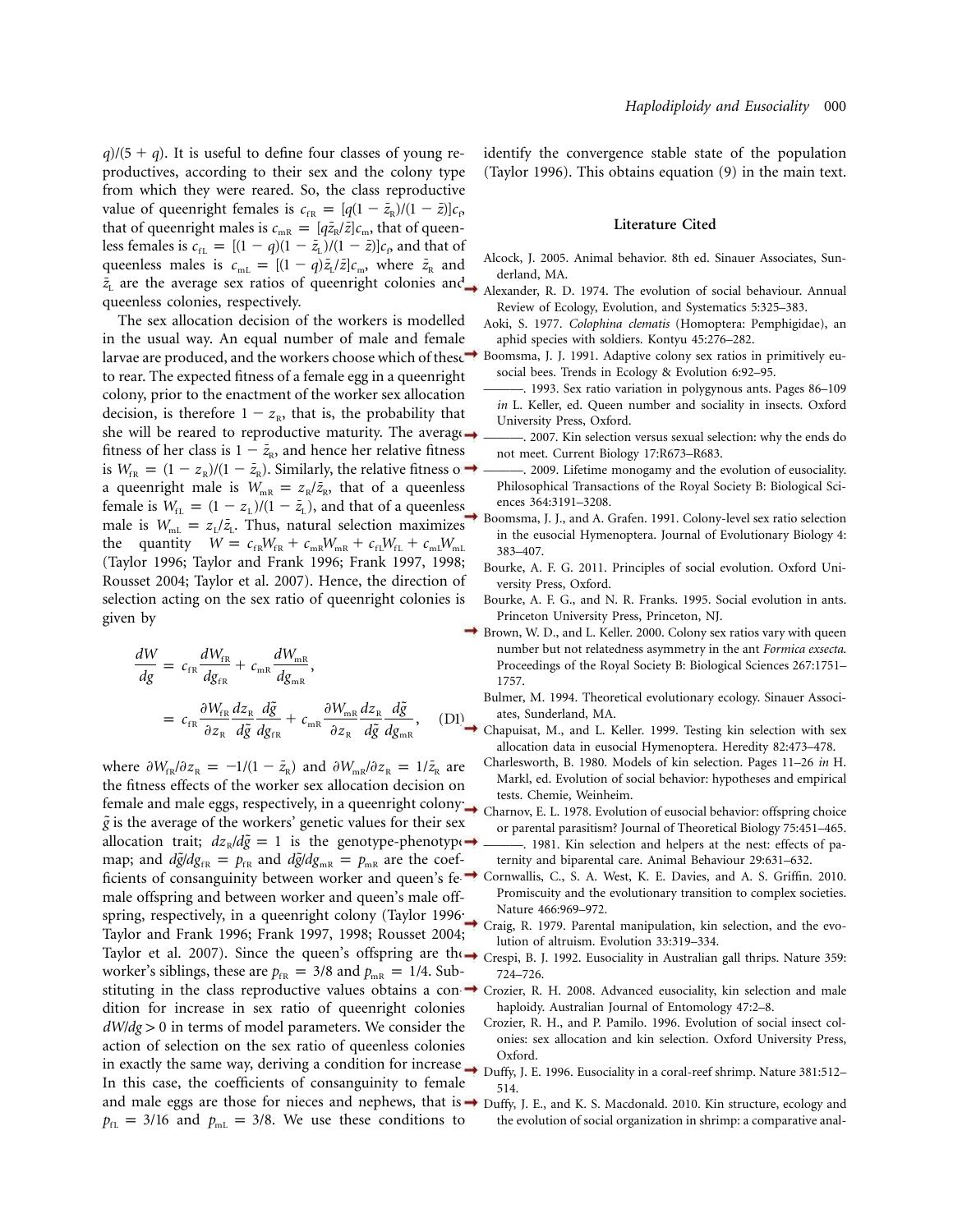ysis. Proceedings of the Royal Society B: Biological Sciences 277: 575–584.

- Field, J., G. Shreeves, S. Sumner, and M. Casiraghi. 2000. Insurance based advantage to helpers in a tropical hover wasp. Nature 404: 869–871.
	- Fisher, R. A. 1930. The genetical theory of natural selection. Clarendon, Oxford.
- Foster, W. A. 1990. Experimental evidence for effective and altruistic colony defence against natural predators by soldiers of the gall-Kent, D. S., and J. A. Simpson. 1992. Eusociality in the beetle *Aus*forming aphid *Pemphigus spyrothecae* (Hemiptera: Pemphigidae). Behavioral Ecology and Sociobiology 27:421–430.
- Frank, S. A. 1987. Variable sex ratios among colonies of ants. Behavioral Ecology and Sociobiology 20:195–201.
- $-1997$ . Multivariate analysis of correlated selection and kin $\rightarrow$ selection, with an ESS maximization method. Journal of Theoretical Biology 189:307–316.
	- ———. 1998. Foundations of social evolution. Princeton University Press, Princeton, NJ.
- Frank, S. A., and B. J. Crespi. 1989. Synergism between sib-rearing and sex ratio in Hymenoptera. Behavioral Ecology and Sociobiology 24:155–162.
- Fromhage, L., and H. Kokko. 2011. Monogamy and haplodiploid act in synergy to promote the evolution of eusociality. Nature Communications 2:397.
- Gadagkar, R. 1991. Demographic predisposition to the evolution of eusociality: a hierarchy of models. Proceedings of the National Academy of Sciences of the USA 88:10993–10997.
- Gardner, A. 2010. Sex-biased dispersal of adults mediates the evolution of altruism among juveniles. Journal of Theoretical Biology 262:339–345.
- Godfray, H. C. J. 1990. The causes and consequences of constrained sex allocation in haplodiploid animals. Journal of Evolutionary Biology 3:3–17.
- Godfray, H. C. J., and A. Grafen. 1988. Unmatedness and the evolution of eusociality. American Naturalist 131:303–305.
	- Godfray, H. C. J., and I. C. W. Hardy. 1992. Sex ratio and virginity in haplodiploid animals. Pages 402–441 *in* D. L. Wrensch and M. A. Ebbert, eds. Evolution and diversity of sex ratio in insect and mites. Chapman & Hall, New York.
	- Grafen, A. 1985. A geometric view of relatedness. Oxford Surveys in Evolutionary Biology 2:28–89.
- ———. 1986. Split sex ratios and the evolutionary origins of eusociality. Journal of Theoretical Biology 122:95–121.
- ———. 2006*a*. Optimization of inclusive fitness. Journal of Theoretical Biology 238:541–563.
- ———. 2006*b*. A theory of Fisher's reproductive value. Journal of Mathematical Biology 53:15–60.
- Greeff, J. M. 1996. Alternative mating strategies, partial sibmating and split sex ratios in haplodiploid species. Journal of Evolutionary Biology 9:855–869.
- Hamilton, W. D. 1963. The evolution of altruistic behavior. American Naturalist 97:354–356.
- ———. 1964. The genetical evolution of social behaviour. I, II. Journal of Theoretical Biology 7:1–52.
- ———. 1970. Selfish and spiteful behaviour in an evolutionary model. Nature 228:1218–1220.
- ———. 1972. Altruism and related phenomena, mainly in social insects. Annual Review of Ecology, Evolution, and Systematics 3: 193–232.
- Hughes, W. O. H., B. P. Oldroyd, M. Beekman, and F. L. W. Ratnieks.

2008. Ancestral monogamy shows kin selection is the key to the evolution of eusociality. Science 320:1213–1216.

- Jarvis, J. U. M. 1981. Eusociality in a mammal: cooperative breeding in naked mole-rat colonies. Science 212:571–573.
- Johnstone, R. A., M. A. Cant, and J. Field. 2011. Sex-biased dispersal, haplodiploidy and the evolution of helping in social insects. Proceedings of the Royal Society B: Biological Sciences, doi:10.1098/ rspb.2011.1257.
- *troplatypus incompertus* (Coleoptera: Curculionidae). Naturwissenschaften 79:86–87.
- Krebs, J. R., and N. B. Davies. 1993. An introduction to behavioural ecology. 3rd ed. Blackwell Scientific, Oxford.
- Lehmann, L., V. Ravigné, and L. Keller. 2008. Population viscosity can promote the evolution of altruistic sterile helpers and eusociality. Proceedings of the Royal Society B: Biological Sciences 275: 1887–1895.
- Linksvayer, T. A., and M. J. Wade. 2005. The evolutionary origin and elaboration of sociality in the aculeate hymenoptera: maternal effects, sib-social effects, and heterochrony. Quarterly Review of Biology 80:317–336.
- Meunier, J., S. A. West, and M. Chapuisat. 2008. Split sex ratios in the social Hymenoptera: a meta-analysis. Behavioral Ecology 19: 382–390.
- Michod, R. E., and W. D. Hamilton. 1980. Coefficients of relatedness in sociobiology. Nature 288:694–697.
- Mueller, U. G. 1991. Haplodiploidy and the evolution of facultative sex ratios in a primitively eusocial bee. Science 254:442–444.
- Packer, P., and R. E. Owen. 1994. Relatedness and sex ratio in a primitively eusocial halictine bee. Behavioral Ecology and Sociobiology 34:1–10.
- Pamilo, P., and R. H. Crozier. 1982. Measuring genetic relatedness in natural populations: methodology. Theoretical Population Biology 21:171–193.
- Passera, L., S. Aron, E. L. Vargo, and L. Keller. 2001. Queen control of sex ratio in fire ants. Science 293:1308–1310.
- Price, G. R. 1970. Selection and covariance. Nature 227:520–521.
- Queller, D. C. 1989. The evolution of eusociality: reproductive head start of workers. Proceedings of the National Academy of Sciences of the USA 86:3224–3226.
- -. 1994. Extended parental care and the origin of eusociality. Proceedings of the Royal Society B: Biological Sciences 256:105– 111.
- Queller, D. C., and J. E. Strassmann. 1998. Kin selection and social insects. BioScience 48:165–175.
- Ratnieks, F. L. W. 1988. Reproductive harmony via mutual policing by workers in eusocial Hymenoptera. American Naturalist 132: 217–236.
- Reece, S. E., D. M. Shuker, I. Pen, A. B. Duncan, A. Choudhary, C. M. Batchelor, and S. A. West. 2004. Kin discrimination and sex ratios in a parasitoid wasp. Journal of Evolutionary Biology 17: 208–216.
- Reeve, H. K. 1993. Haplodiploidy, eusociality and absence of male parental and alloparental care in Hymenoptera: a unifying genetic hypothesis distinct from kin selection theory. Philosophical Transactions of the Royal Society B: Biological Sciences 342:335–352.
- Reeve, H. K., and J. S. Shellman-Reeve. 1997. The general protected invasion theory: sex biased in parental and alloparental care. Evolutionary Ecology 11:357–370.